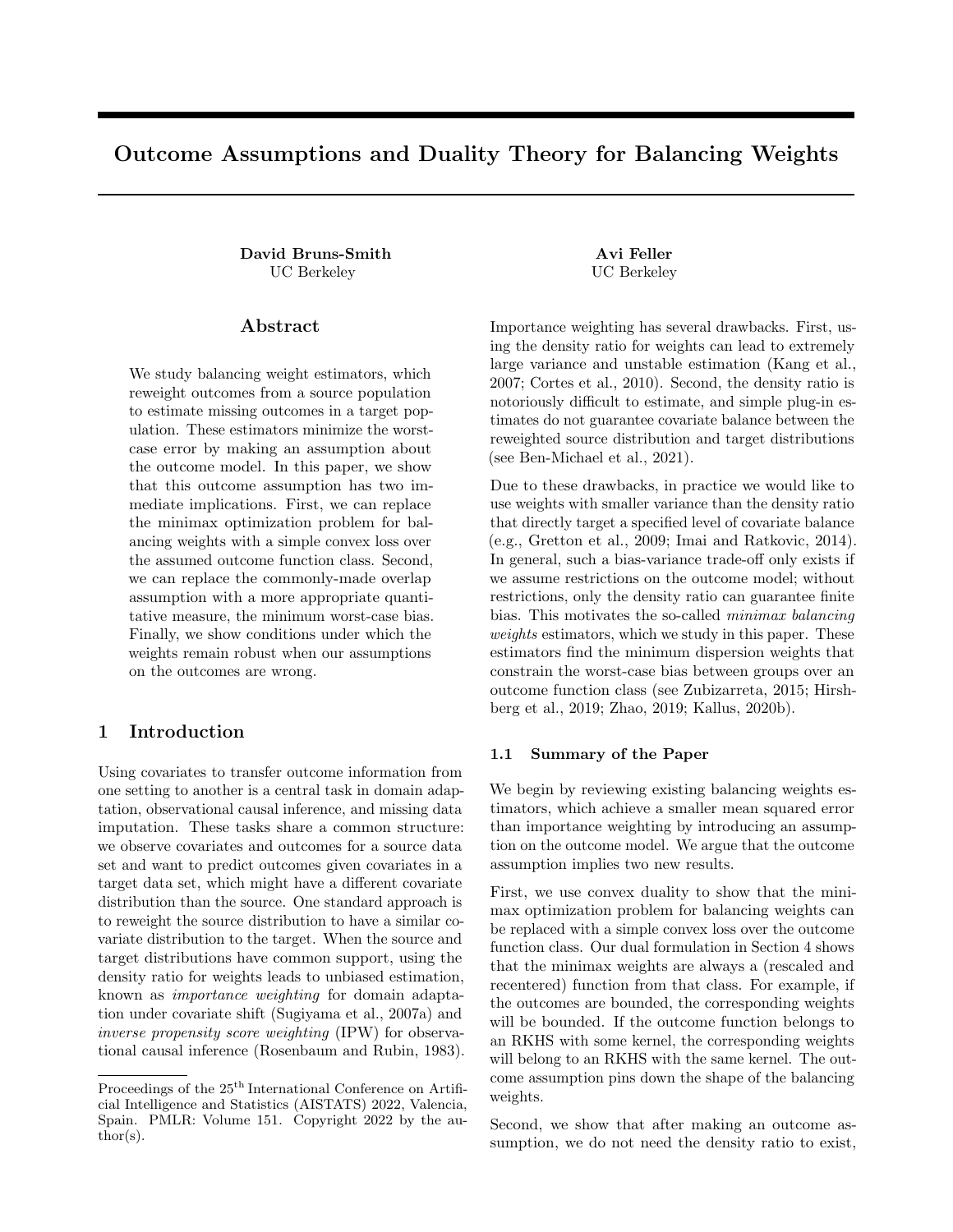i.e., we do not need to make the additional "overlap" assumption that is common in causal inference. Instead, there is an explicit quantity, the minimum achievable bias, which depends on the outcome function class, and which acts as a quantitative measure of the degree of overlap violations. We show that this measure can be more appropriate than an overlap assumption in finite samples for quantifying the underlying difficulty of the reweighting problem.

Finally, given the central role of restrictions on the outcome model in both of the previous results, we briefly consider the setting in which this assumption is incorrect. In particular, we provide simple moment conditions under which we can retain a finite bound on the error when the true outcome model is not in the assumed class.

#### 1.2 Related work

Estimators that target balance. Many reweighting estimators in causal inference explicitly target the discrepancy between source and target distribution, also known as balance (Hainmueller, 2012; Zubizarreta, 2015; Athey et al., 2018; Hirshberg et al., 2019; Zhao, 2019; Tan, 2020; Hazlett, 2020; Arbour et al., 2021). See Ben-Michael et al. (2021) for a summary. The literature on domain adaptation also uses worst-case discrepancy between distributions (Mansour et al., 2009; Gretton et al., 2009; Yu and Szepesvári, 2012; Courty et al., 2014). Some approaches learn representations that minimize these discrepancies (Ganin et al., 2016; Shen et al., 2018; Assaad et al., 2021). Closely related are estimators that target the density ratio between two groups through a surrogate loss (Sugiyama et al., 2007b; Nguyen et al., 2010; Sugiyama et al., 2012).

Overlap in causal inference and adversarial training. Many existing theoretical treatments of balancing weights require the density ratio to exist (called overlap in causal inference), which is typically used for proving asymptotic consistency (see Hirshberg et al., 2019; Kallus, 2020b). This assumption, however, can be highly restrictive especially in high-dimensions, as illustrated by D'Amour et al. (2021). See also Khan and Tamer (2010) for a discussion of the implications of overlap violations for causal inference. The same topic arises in adversarial training. See, for example, Dupuis and Mao (2019); Birrell et al. (2020a), who generalize ϕ-divergences to distributions that do not have common support. This idea is applied to GANs in Song and Ermon (2020); Glaser et al. (2021).

Domain adaptation and causal inference. We emphasize that domain adaptation and causal inference are both special cases of the same problem setup. Related work combines ideas from these two litera-

tures. For example, Shalit et al. (2017); Johansson et al. (2020) use integral probability metrics to estimate causal effects without the need for an overlap assumption. The same idea is used in Kallus (2020b) for matching estimators in causal inference. Other work has made the connection between causal inference and adversarial training (Yoon et al., 2018; Ozery-Flato et al., 2018).

## 2 Problem Setup

Let  $X \in \mathcal{X}$  denote covariates, and  $Y \in \mathbb{R}$  denote outcomes. We study the general class of problems with source and target populations,  $P$  and  $Q$ , with different joint distributions over  $X$  and  $Y$ . We observe  $X$ in both populations, but only observe the outcomes,  $Y$ , for the source population,  $P$ . The goal is to estimate the missing mean in the target population,  $\mathbb{E}_{Q}[Y]$ . Many important problems share this structure, including causal inference and domain adaptation.

Problem Setting 1 (Causal Inference). Consider the causal inference setting with a binary treatment status variable, T, and potential outcomes  $Y(0)$  and  $Y(1)$ . For the control group, we observe covariates  $X$  and the potential outcome  $Y(0)$ . In the treated group, we still observe X but do not observe  $Y(0)$ . Therefore, finding the average treatment effect on the treated is equivalent to solving the problem setup described above, where P corresponds to the  $T = 0$  population, Q corresponds to the  $T = 1$  population, and Y corresponds to  $Y(0)$ .

Problem Setting 2 (Domain Adaptation). Consider a classification task with features  $X$ , labels  $Z$ , and loss function  $\ell$ . In a source environment where we observe both  $X$  and  $Z$ , we train a model  $h$  for predicting Z given X. We would like to estimate the average risk of our classifier in a new environment where we observe  $X$  but not  $Z$ . This problem is equivalent to the setup above, where  $P$  corresponds to the source environment, Q corresponds to the target environment, and Y corresponds to the loss,  $\ell(h(X), Z)$ .

## 2.1 Ignorability and Overlap

To estimate the mean of  $Y$  in  $Q$  using the outcomes from  $P$ , we require some kind of regularity between the source and target populations. A common assumption is the ignorability assumption (also called the covariate shift assumption, or *selection* on *observables*), which requires the relationship between covariates and outcomes to be the same across the two groups:

**Assumption 1** (Ignorability). For all  $x \in \mathcal{X}$ ,

$$
P(Y|X = x) = Q(Y|X = x).
$$

Notice that in the causal inference setting described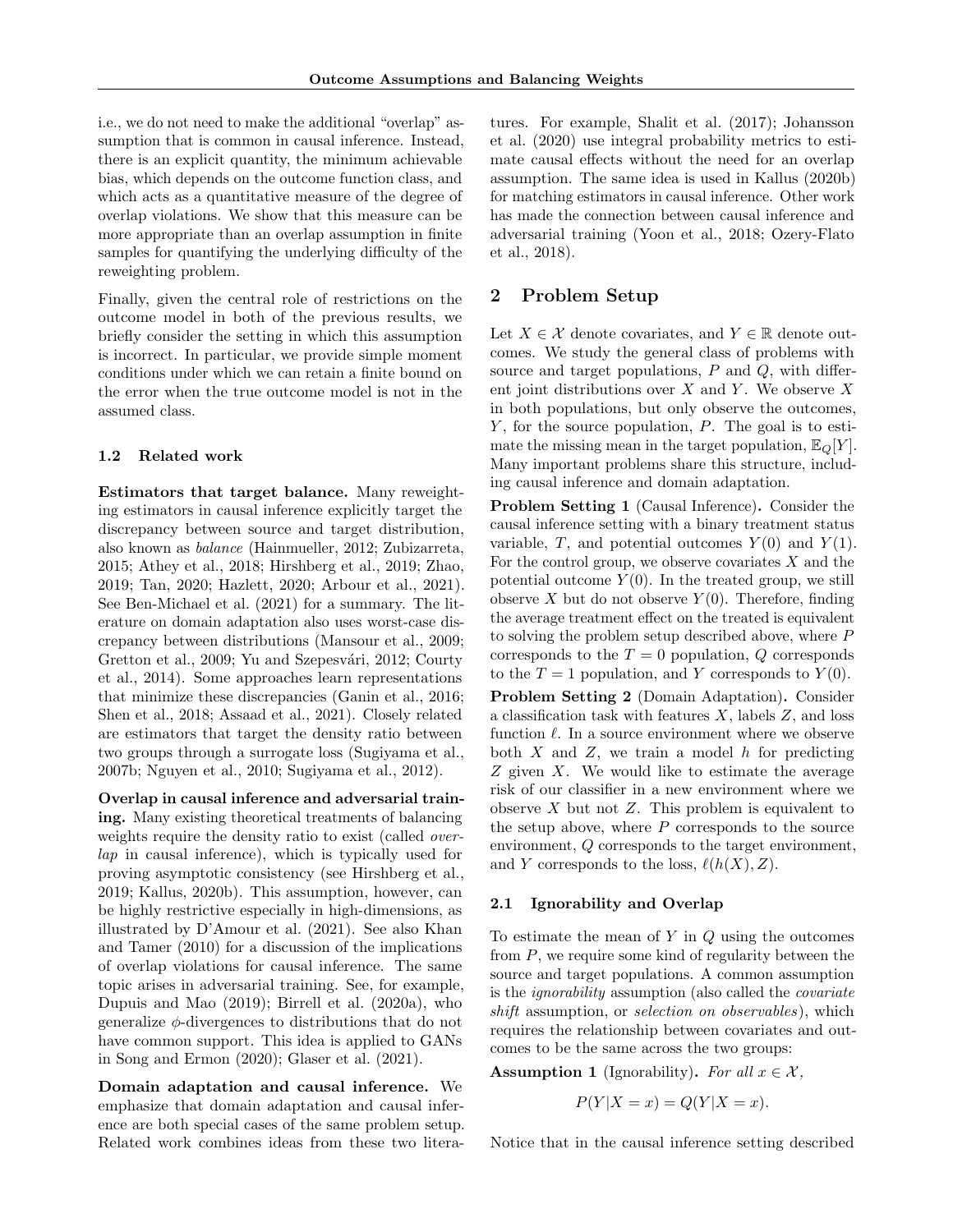above, Assumption 1 is equivalent to the standard conditional independence assumption,  $Y(0) \perp T \mid X$ .

Typically, Assumption 1 is paired with a requirement that the density ratio  $dQ/dP$  exists, also known as overlap or continuity in different literatures:

**Definition** (Overlap). We say that overlap holds if  $Q$ is absolutely continuous with respect to P.

### 2.2 Importance Weighting

In the special case where Assumption 1 and overlap hold, we can estimate the mean of the missing outcomes by reweighting the observed outcomes with the density ratio. This estimator is called importance weighting or inverse probability weighting (IPW) and is unbiased:

$$
\mathbb{E}_P\left[\frac{dQ}{dP}(X) Y\right] = \mathbb{E}_P\left[\frac{dQ}{dP}(X) \mathbb{E}_P[Y|X]\right] \n= \mathbb{E}_Q[\mathbb{E}_P[Y|X]] = \mathbb{E}_Q[Y],
$$

where we use ignorability for the last equality.

Importance weighting has two main drawbacks. First, the overlap assumption is very strong, especially in high dimensions (D'Amour et al., 2021). But even if overlap holds in the super-population, in finite samples there are usually so-called practical overlap violations: regions of the covariate space that are well-represented in the target population, but very rare in the source population, leading to large importance weights.

#### 2.3 Mean Squared Error

Large weights lead to large mean squared error. Consider arbitrary weights  $w(X)$ . We will expand the mean squared error (MSE) of  $\mathbb{E}_P[w(X)Y]$  for estimating  $\mathbb{E}_{\mathcal{Q}}[Y]$  using the standard bias-variance decomposition. Define the *outcome function*,  $f_0(x) := \mathbb{E}_P[Y|X =$  $x$  =  $\mathbb{E}_{Q}[Y|X=x]$  and likewise, let  $\sigma_0^2(x)$  be the conditional variance of  $Y$ . Then,

$$
MSE(w) = \mathbb{E}_P[(w(X)Y - \mathbb{E}_Q[Y])^2]
$$
  
= 
$$
(\mathbb{E}_P[w(X)Y] - \mathbb{E}_Q[Y])^2 + \text{Var}_P[w(X)Y]
$$
  
= 
$$
(\mathbb{E}_P[w(X)f_0(X)] - \mathbb{E}_Q[f_0(X)])^2
$$
 (1)

$$
+\,\mathbb{E}_P[w(X)^2\sigma_0^2(X)].\tag{2}
$$

The MSE depends on two quantities: (1) the imbalance of the mean of the outcome function  $f_0$  between the reweighted source distribution and the target distribution; and (2) the variability of the weights under the source distribution, which amplifies the noise in the outcomes. With practical overlap violations in high dimensional problems,  $w = dQ/dP$  can be enormous, and (2) will result in a large MSE (see, for example, Kang et al., 2007). Balancing weights, introduced in Section 3, explicitly target the trade-off between bias and variance, as discussed extensively in Kallus (2020b).

#### 2.4 Notation

We now introduce formal notation used for the remainder of the paper. Let  $(\mathcal{X}, \mathcal{S})$  be a measurable space.<sup>1</sup> Let  $P$  and  $Q$  be given probability measures on  $(X, S)$ . Let  $f_0$  be a real-valued measurable function on  $X$ . Denote  $\mathcal{M}(\mathcal{X})$  the space of signed finite measures on  $(X, S)$  and  $\mathcal{M}(P)$  those absolutely continuous with respect to P. Denote  $\mathcal{P}(\mathcal{X})$  the space of probability measures on  $(X, S)$  and  $\mathcal{P}(P)$  those absolutely continuous with respect to P.

With a slight abuse of notation, for measurable  $f: \mathcal{X} \rightarrow$ R and both  $M$  ∈  $M(X)$  and  $M ∈ \mathcal{P}(X)$ , we will write  $\mathbb{E}_M[f] \coloneqq \int_{\mathcal{X}} f(x) dM(x)$ . We assume  $\mathbb{E}_P[|f_0|] < \infty$ and  $\mathbb{E}_Q[|f_0|] < \infty$ .

While our setting is quite general, it may be helpful for the reader to keep in mind the case where  $\mathcal X$  is finite and discrete with cardinality  $n$ . In this case,  $P$  and  $Q$  are probability vectors of length  $n$  and measurable functions are simply vectors in  $\mathbb{R}^n$ . Likewise,  $\mathcal{M}(\mathcal{X})$  is just  $\mathbb{R}^n$ .

## 3 Balancing Weights

In this section, we briefly review the existing work on balancing weights estimators and then introduce our main contributions. Balancing weights estimators find weights  $w(X)$  with minimum dispersion, subject to a balance constraint between the target covariate distribution and the reweighted source distribution. In general, we will consider weights such that  $\mathbb{E}_P[w(X)] = 1$ , i.e., we always end up with the same "size" population that we started with. The problem of choosing weights can be reformulated as finding a measure  $R \in \mathcal{M}(P)$ such that  $\int_{\mathcal{X}} dR(x) = 1$ , with  $w \coloneqq dR/dP$ . This corresponds to the intuition behind reweighting as creating a "pseudo-population" based on  $P$  intended to match  $Q$ . We will therefore often use  $w$  and  $R$  interchangably.

A simple balancing weights estimator might constrain the mean of the covariates to match within tolerance δ, similarly to Zubizarreta (2015). For example, let  $\mathcal{X} = \mathbb{R}^d$ . We could find the minimum variance w such that

$$
\|\mathbb{E}_R[X] - \mathbb{E}_Q[X]\|_2 \le \delta,\tag{3}
$$

where, as a reminder,  $w = dR/dP$ . If the outcome function  $f_0(X)$  is linear with bounded coefficients, then this constraint will bound the bias term (2) and the

<sup>&</sup>lt;sup>1</sup>To side-step topological issues, we assume that  $\mathcal{X}$  is a separable Banach space.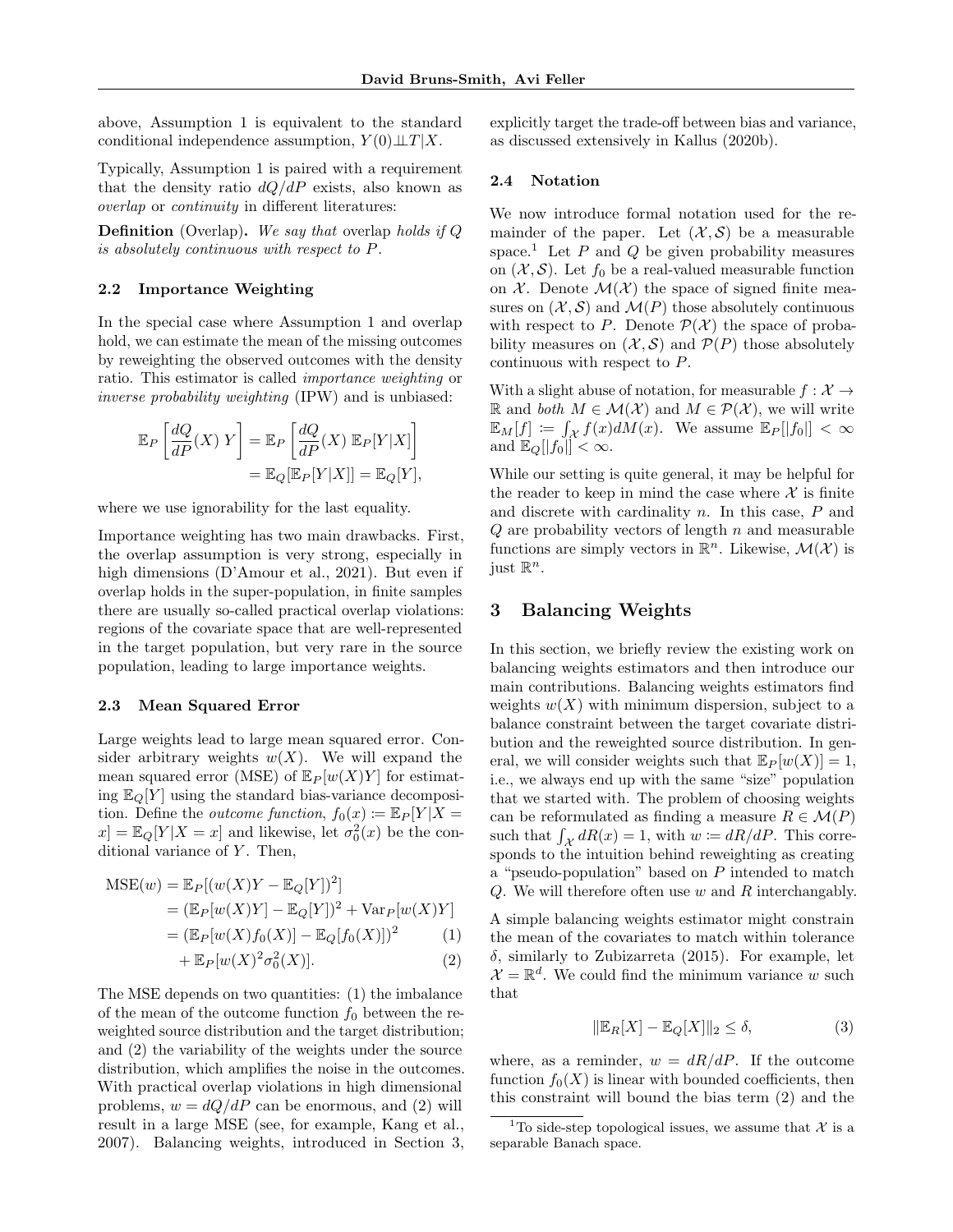tuning parameter  $\delta$  lets us trade-off bias and variance to achieve a smaller MSE than the importance weights.

#### 3.1 Assumptions on the Outcome Function

More generally, we may not want to assume that  $f_0$ is linear. But this presents a difficulty: without any further restrictions, for any  $w \neq dQ/dP$ , there always exists an adversarial  $f_0$  that can make the bias term (1) arbitrarily large. Only the density ratio guarantees bounded bias for *any*  $f_0$ , but often at the cost of high variance.

Therefore, in practical settings, we instead restrict the outcome function in order to control the error. To make progress, we assume that  $f_0$  belongs to some function class  $\mathcal{F}$ :

**Assumption 2.** The outcome function  $f_0$  belongs to  $F$  where  $F$  is a closed and convex set of measurable real-valued functions such that for all  $f \in \mathcal{F}$ ,  $\mathbb{E}_P[|f|]$  <  $\infty, \mathbb{E}_{Q}[|f|] < \infty$ , and  $-f \in \mathcal{F}$ .

For the causal inference problem setting, Assumption 2 requires making an assumption about the relation of the potential outcome  $Y(0)$  to the covariates. For the domain adaptation problem setting, the assumption is about the relationship between the accuracy of a predictor,  $\ell(h(X), Z)$ , to its input features, X.

Many choices of  $F$  in Assumption 2 are quite general and justifiable with domain knowledge. Some examples for  $0 < B < \infty$  are:

Bounded functions:  $\mathcal{F}_{\infty} := \{f : ||f||_{\infty} \leq B\}$ Lipschitz functions:  $\mathcal{F}_{\text{Lip}(c)} \coloneqq \{f : ||f||_{\text{Lip}(c)} \leq B\}$ RKHS functions:  $\mathcal{F}_{\mathcal{H}} := \{f : ||f||_{\mathcal{H}} \leq B\},\$ 

where  $\|\cdot\|_{\text{Lip}(c)}$  denotes the Lipschitz constant with respect to a metric c and  $\|\cdot\|_{\mathcal{H}}$  denotes the norm in some Reproducing Kernel Hilbert Space (RKHS), H.

Under Assumption 2, the bias is bounded by the worstcase discrepancy in means over  $\mathcal F$ . This quantity is called an integral probability metric (IPM), defined for any set of functions,  $\mathcal{G}$ , and any  $M, N \in \mathcal{M}(\mathcal{X})$  as:<sup>2</sup>

$$
\text{IPM}_{\mathcal{G}}(M,N) \coloneqq \sup_{g \in \mathcal{G}} \left\{ \left| \mathbb{E}_M[g] - \mathbb{E}_N[g] \right| \right\}.
$$

The bias term  $(1)$  for a re-weighted population R under Assumption 2 is upper-bounded by:

$$
|\mathbb{E}_Q[f_0] - \mathbb{E}_R[f_0]| \le \text{IPM}_{\mathcal{F}}(Q, R). \tag{4}
$$

This value is always finite by our assumptions on  $\mathcal F$  and we can trade it off against the variance of the weights. Before introducing the general form of balancing weights in Section 3.2, we define two quantities that will be useful in our discussion below, the maximum and minimum bias.

Definition (Maximum and minimum bias). The maximum bias,  $\delta_{\text{max}}$ , is the bias under uniform weights (when  $R = P$ ). The minimum bias,  $\delta_{\min}$ , is the smallest bias achieveable by reweighting P.

$$
\delta_{\max} := IPM_{\mathcal{F}}(Q, P) \tag{5}
$$

$$
\delta_{\min} := \inf_{\substack{R \in \mathcal{M}(P) \\ \mathbb{E}_R[1]=1}} \{IPM_{\mathcal{F}}(Q, R)\}.
$$
 (6)

Since  $R = P$  is feasible for (6),  $\delta_{\min} \leq \delta_{\max}$ . In the special case where overlap holds,  $R = Q$  is also feasible, which implies  $\delta_{\min} = 0$ .

#### 3.2 Minimax Balancing Weights

Assumption 2 and the resulting IPM bound on the bias (4) lead to a generalized balancing weights estimator as discussed in Kallus (2020b) and Ben-Michael et al. (2021). Define  $\sigma^2 := \sup_{x \in \mathcal{X}} \sigma_0^2(x)$ , where we assume  $0 < \sigma^2 < \infty$ . We can plug these bounds into the MSE to arrive at the following optimization problem:

$$
\inf_{\substack{R \in \mathcal{M}(P) \\ \mathbb{E}_R[1]=1}} \left\{ \text{IPM}_{\mathcal{F}}(Q,R)^2 + \sigma^2 \mathbb{E}_P \left[ \left( \frac{dR}{dP} \right)^2 \right] \right\} \tag{7}
$$

A solution always exists because the objective is finite for  $R = P$ , which is feasible. For  $\sigma^2 > 0$ , the problem is strongly convex in  $R$  and has a unique solution. Since the IPM term is itself a supremum, this estimator is sometimes referred to as minimax balancing weights.

Furthermore,  $\exists \delta > 0$  such that (7) has the same minimizer as:

$$
\inf_{\substack{R \in \mathcal{M}(P) \\ \mathbb{E}_R[1]=1}} \mathbb{E}_P \left[ \left( \frac{dR}{dP} \right)^2 \right] \tag{8}
$$

such that  $IPM_{\mathcal{F}}(Q, R) \leq \delta$ .

We view  $\sigma^2$  and  $\delta$  as exchangeable tuning parameters:  $\sigma^2$  represents the importance of reducing the variance of the weights;  $\delta$  represents the level of acceptable bias. For  $\sigma^2 \in (0,\infty)$ , the corresponding  $\delta$  lies in  $(\delta_{\min}, \delta_{\max}).$ 

#### 3.3 Our Contributions

In this paper, we start from the premise that Assumption 2 is necessary to achieve a reasonable MSE in high dimensions leading to estimators (7) and (8). Our main argument is that Assumption 2 immediately implies two additional results.

<sup>&</sup>lt;sup>2</sup>If  $g \in \mathcal{G} \implies -g \in \mathcal{G}$  then the absolute value can be omitted.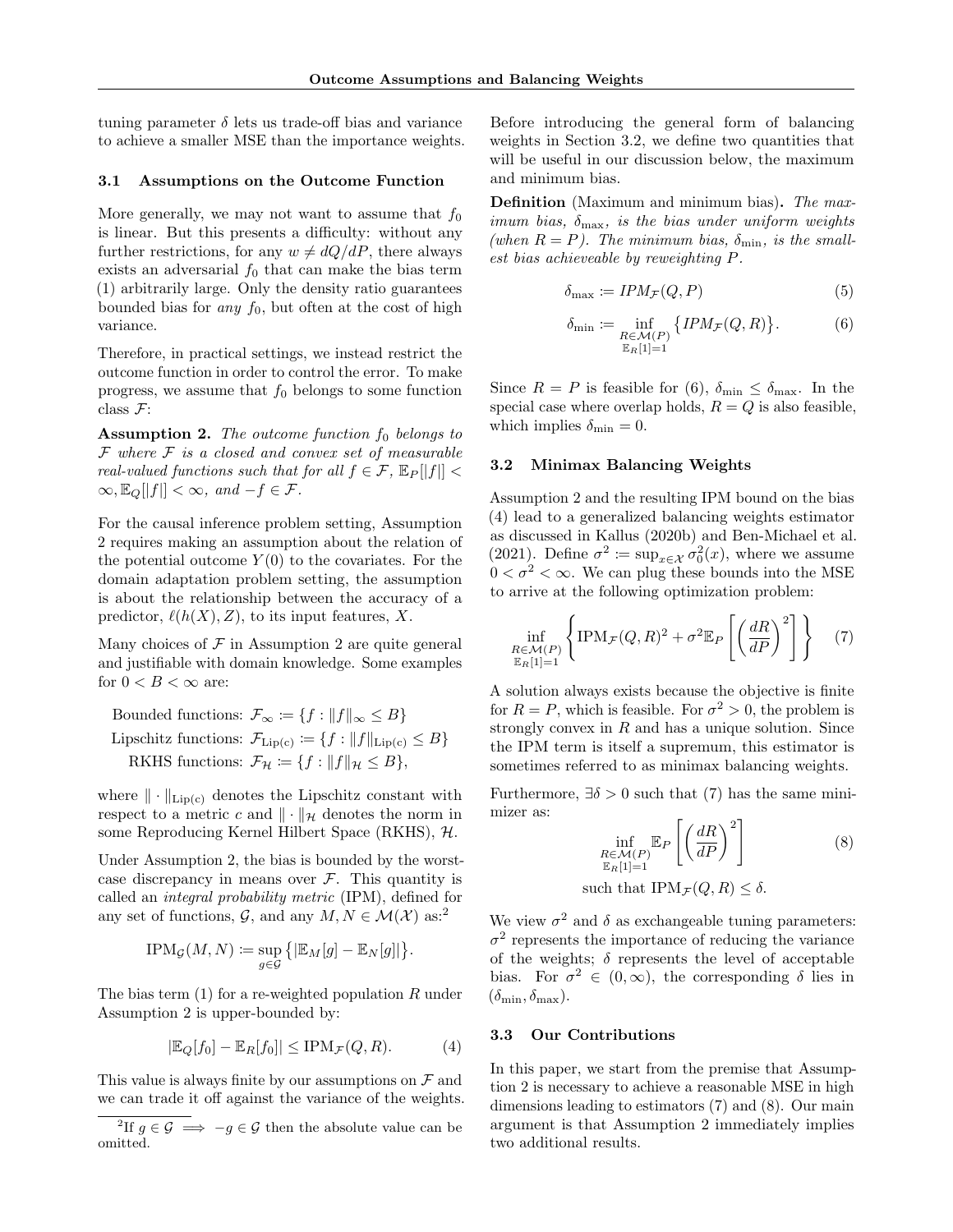First, we derive a general duality result that lets us rewrite problems (7) and (8) as a single convex optimization problem over  $\mathcal F$ . Therefore, we can solve the minimax balancing weights problem by optimizing a simple convex loss over a function class. Furthermore, this reformulation shows that the optimal weights are always a rescaled and recentered member of  $\mathcal{F}$ .

Second, we no longer need an overlap assumption. Before restricting  $f_0$ , we saw that only  $w = dQ/dP$  could guarantee finite bias. Therefore, to bound the MSE we needed the density ratio to exist. But once we assume that  $f_0 \in \mathcal{F}$ , we no longer need the density ratio to exist, and we can simply minimize our bound on the MSE directly. Moreover, we argue that Assumption 2 provides us with a more appropriate quantitative measure of overlap — the minimum bias,  $\delta_{\min}$  — that precisely characterizes the difficulty of translating results from one distribution to another.

# 4 Duality Theory for Balancing Weights

In this section, we derive a dual characterization of the solution,  $R^*$ , to problems (7) and (8) and the corresponding minimax weights  $w^* = dR^* / dP$ .

#### 4.1 The Variance of the Weights

Our dual derivation uses the fact that the variance term can be written as a special case of a class of information-theoretic divergences called  $\phi$ -divergences (Sriperumbudur et al., 2009). These have a variational representation that will allow us to simplify the minimax problems (7) and (8) into a single convex loss.

**Definition** ( $\phi$ -Divergence). For any convex function  $\phi$  with  $\phi(1) = 0$ , the  $\phi$ -divergence between  $M \in \mathcal{M}(\mathcal{X})$ and  $N \in \mathcal{P}(\mathcal{X})$  is:

$$
D_{\phi}(M||N) \coloneqq \mathbb{E}_N \left[ \phi \left( dM/dN \right) \right],
$$

where  $D_{\phi}(M||N) = \infty$  if M is not absolutely continuous with respect to N.

Notice that we can subtract off a constant to re-center our variance term in (8) without affecting the minimizer over R. We can then rewrite the objective as the divergence between R and P with  $\phi(x) = x^2 - 1$ . This is known as the  $\chi^2$  divergence, and we denote it  $D_2(R||P)$ :

$$
\mathbb{E}_P\left[\left(\frac{dR}{dP}\right)^2 - 1\right] = D_2(R||P).
$$

Variational representations. It is possible to express  $\phi$ -divergences in a dual form, called a *variational*  representation, as a supremum over measurable functions. Let  $M \in \mathcal{M}(\mathcal{X})$  and let  $N \in \mathcal{P}(\mathcal{X})$ . Let  $\phi^*$ denote the convex conjugate of  $\phi$ . Then Keziou (2003) and Nguyen et al. (2005) show that:

$$
D_{\phi}(M||N) = \sup_{f} \{ \mathbb{E}_M[f] - \mathbb{E}_N[\phi^*(f)] \}, \qquad (9)
$$

where the supremum is over all real-valued measurable functions on  $X$ . If we additionally assume, as we do for R, that  $\mathbb{E}_M[1] = 1$ , then we have the tighter representation,

$$
D_{\phi}(M||N) = \sup_{f} \{ \mathbb{E}_{M}[f] - \Lambda_{N}^{\phi}[f] \}
$$
 (10)  
where  $\Lambda_{N}^{\phi}[f] := \inf_{\lambda \in \mathbb{R}} \{ \lambda + \mathbb{E}_{N}[\phi^{*}(f - \lambda)] \}.$ 

This result, using the infimum over  $\lambda$  in the spirit of Ruderman et al. (2012), appears to have been independently proposed by Agrawal and Horel (2020) and Birrell et al. (2020b). Under minimal conditions on  $\phi$ , the suprema in (9) and (10) are achieved by  $\phi'(dM/dN)$ .

#### 4.2 Dual Formulation

We now present our main duality result under Assumption 2 where  $f_0 \in \mathcal{F}$ .

Theorem 4.1. Under Assumptions 1 and 2, for  $\delta > \delta_{\min}$ , the optimization problem (8) has a unique solution,

$$
\frac{dR^*}{dP} = 1 + \left(\frac{\mathbb{E}_Q[f^*] - \mathbb{E}_P[f^*] - \delta}{Var_P[f^*]} \right) (f^* - \mathbb{E}_P[f^*]),
$$

where, for a unique  $\mu \geq 0$  corresponding to  $\delta$ ,  $f^*$ achieves the following supremum:

$$
\sup_{f \in \mathcal{F}} \left\{ \mathbb{E}_Q[f] - \mathbb{E}_P[f] - \frac{\mu}{4} \operatorname{Var}_P[f] \right\}.
$$
 (11)

The resulting MSE is:

$$
MSE(R^*) \le \delta^2 + \sigma^2 \frac{(\mathbb{E}_Q[f^*] - \mathbb{E}_P[f^*] - \delta)^2}{Var_p[f^*]}.
$$
 (12)

Proof Sketch. The full proof is available in the Appendix. Here we provide a brief outline. In the first step, we show that problem (8) is equivalent to:

$$
\sup_{f \in \mathcal{F}} \left\{ \mathbb{E}_Q[f] + \inf_{\substack{R \in \mathcal{M}(P) \\ \mathbb{E}_R[1]=1}} \left\{ (1/\mu) D_2(R||P) - \mathbb{E}_R[f] \right\} \right\}
$$

for some  $\mu > 0$  corresponding to  $\delta$ . In the second step, we apply (10) for the  $\chi^2$  divergence to show that the inner subproblem has an explicit solution:

$$
\inf_{\substack{R \in \mathcal{M}(P) \\ \mathbb{E}_R[1]=1}} \{ (1/\mu) D_2(R||P) - \mathbb{E}_R[f] \} = -\mathbb{E}_P[f] - \frac{\mu}{4} \text{Var}_P[f].
$$

The theorem then follows from standard convex duality results.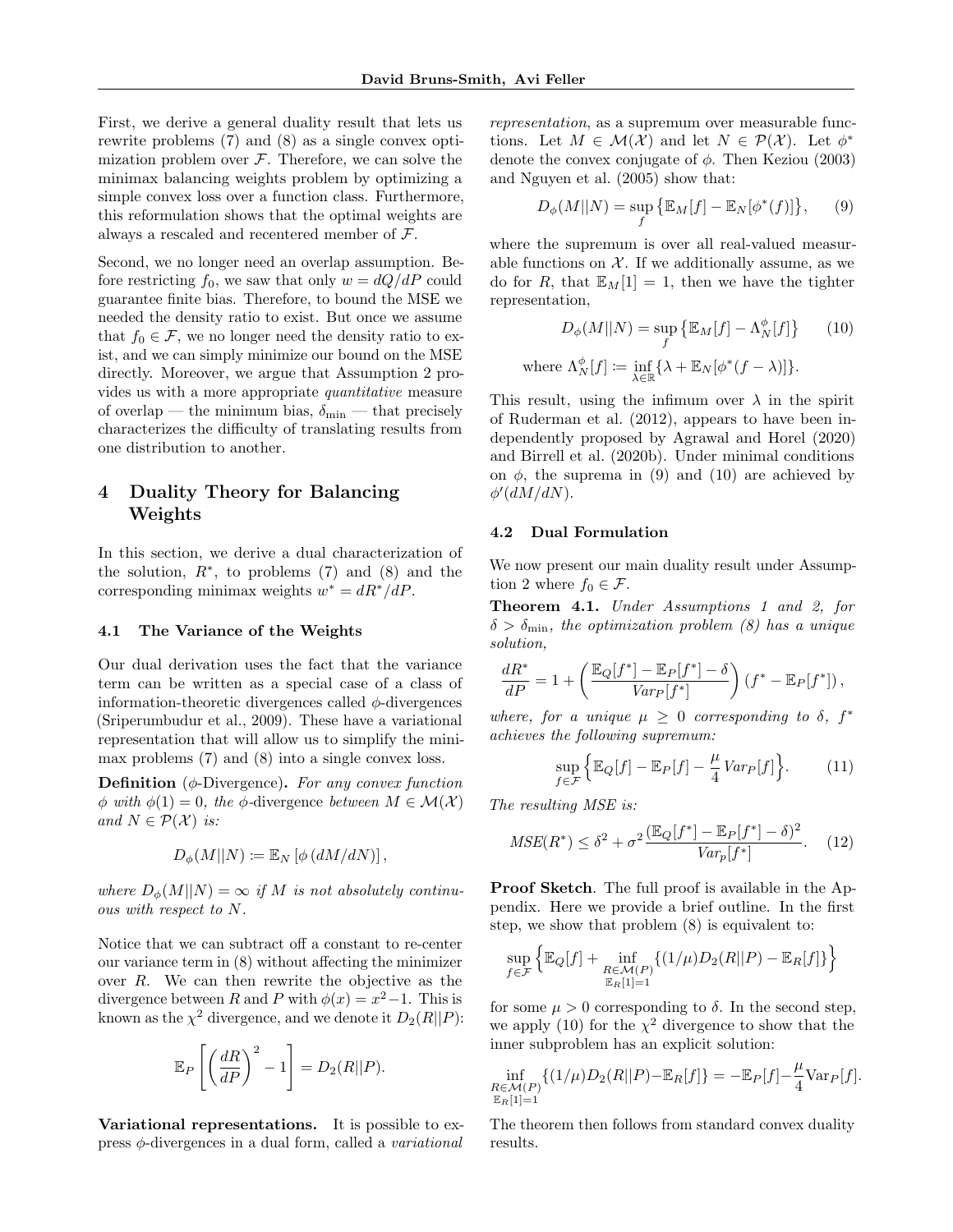Remark 4.1 (The Shape of the Weights). The weights  $dR^*/dP$  are equal to  $f^*$  multiplied by some scalar  $s_1$ and then shifted by some scalar  $s_2$ :

$$
\frac{dR^*}{dP} = s_1 + s_2 f^*,
$$

where  $s_1$  and  $s_2$  depend on both  $\delta$  and  $f^*$ . Therefore, if we assume  $\mathcal F$  is the set of quadratic functions, then the balancing weights will also be quadratic, and if we assume  $\mathcal F$  is an RKHS with a certain kernel, then the balancing weights will belong to an RKHS with that same kernel.

**Remark 4.2** (Other  $\phi$ -Divergences). We can replace the  $\chi^2$  divergence in the balancing weight problems (7) and (8) with other  $\phi$ -divergences. A duality result corresponding to Theorem 4.1 will hold for any convex function  $\phi$  such that  $\phi(1) = 0$  with convex conjugate  $\phi^*$  such that  $\{\phi^* < \infty\} = \mathbb{R}$ . See the Appendix for details. We can use this general formulation to derive corresponding duality results for entropy balancing (Hainmueller, 2012) or other measures of dispersion (see Ben-Michael et al., 2021).

**Remark 4.3** (Tuning Parameters). For every  $\delta$  there is a unique corresponding  $\mu$ . Therefore, we can treat  $\mu$  as a tuning parameter instead of  $\delta$  and solve (11) directly. In terms of  $\mu$ , the solution to (8) is:

$$
\frac{dR^*}{dP} = 1 + \frac{\mu}{2} \left( f^* - \mathbb{E}_P[f^*] \right) \tag{13}
$$

and there is a closed form relationship between  $\mu$  and  $\delta$  given by:

$$
\delta = \mathbb{E}_Q[f^*] - \mathbb{E}_P[f^*] - \frac{\mu}{2} \text{Var}_P[f^*].
$$

Going forward, we will often use  $\delta$  and  $\mu$  interchangeably.

#### 4.3 The Full Information Case

To help illustrate Theorem 4.1, consider the simplified setting where we know  $f_0$  exactly. This corresponds to a special case of Assumption 2 where  $\mathcal F$  is the convex hull of  ${f_0, -f_0}$ . Assume without loss of generality that  $\mathbb{E}_Q[f_0] \geq \mathbb{E}_P[f_0]$ . Then, applying Theorem 4.1, we get  $f^* = f_0$ , and

$$
\frac{dR^*}{dP} = 1 + \left(\frac{\mathbb{E}_Q[f_0] - \mathbb{E}_P[f_0] - \delta}{\text{Var}_P[f_0]}\right) (f_0 - \mathbb{E}_P[f_0]).
$$

The optimal weights are always a rescaled and recentered version of  $f_0$ . In this special case, the dual optimal  $f^*$  does not depend on  $\delta$ ; only the scaling factor does. Therefore, the MSE bound (12) becomes a quadratic in  $\delta$  and we can solve for the optimal bias:

$$
\delta^* = \left(\frac{\sigma^2}{\text{Var}_P[f_0] + \sigma^2}\right) |\mathbb{E}_Q[f_0] - \mathbb{E}_P[f_0]|,
$$

which gives

$$
\text{MSE}(w^*) \le \left(\frac{\sigma^2}{\text{Var}_P[f_0] + \sigma^2}\right) (\mathbb{E}_Q[f_0] - \mathbb{E}_P[f_0])^2.
$$

This is an independently interesting result. With complete information, we can analytically find the optimal bias-variance trade-off. Under homoskedasticity, these weights have the smallest possible MSE over all  $w$  such that  $\mathbb{E}_P[w] = 1$ .

#### 4.4 The Linear Case

For a second simple example, we return to the linear problem in (3). In this case, duality shows that balancing weights are equivalent to fitting a linear model. In fact, for a certain choice of linear  $\mathcal{F}$ , problem (11) is identical to linear regression.

Let  $g: \mathcal{X} \to \mathbb{R}^d$  be some feature map. Assume that our balance constraint is:

$$
\|\mathbb{E}_R[g(X)] - \mathbb{E}_Q[g(X)]\|_2 \le \delta.
$$

This is equivalent to problem (8) using the following linear function class:

$$
f_0 \in \mathcal{F}_{\text{lin}} = \left\{ \beta^T g(X) : ||\beta||_2 \le 1 \right\}.
$$

Applying Theorem 4.1, we know  $f^* = (\beta^*)^T g(X) \in$  $\mathcal{F}_{lin}$  and therefore the optimal weights will be linear. Solving (11) via calculus, we get:

$$
\beta^* = c_1(\text{Cov}_P[g(X)] + c_2 I)^{-1}(\mathbb{E}_Q[g(X)] - \mathbb{E}_P[g(X)])
$$

for some scalars  $c_1$  and  $c_1$  that depend on  $\mu$ . Notice the dependence on the inverse of the covariance of the features plus a regularization term. This is another way of deriving a well-known result: for  $\mathcal{F}_{lin}$ , problem (8) is identical to estimating  $\mathbb{E}_{Q}[Y]$  by fitting a ridge regression in the  $P$  population and then applying it to the Q population. See Kallus (2020b) for a direct proof. If we replace the  $\ell_2$ -norm with the  $\ell_1$ -norm, we obtain a similar equivalence for Lasso. When the regularization term is 0, we obtain linear regression as a special case.

Several other papers have recognized the duality between linear regression and balancing weights estimators for a linear function class; see Zhao and Percival (2017); Zhao (2019); Wang and Zubizarreta (2020); Tan (2020); Ben-Michael et al. (2021). Theorem 4.1 generalizes these existing duality results for linear function classes to general function classes  $\mathcal{F}$ .

### 5 Outcome Assumptions and Overlap

In this section, we discuss the implications of the outcome assumption for overlap. First, we show that if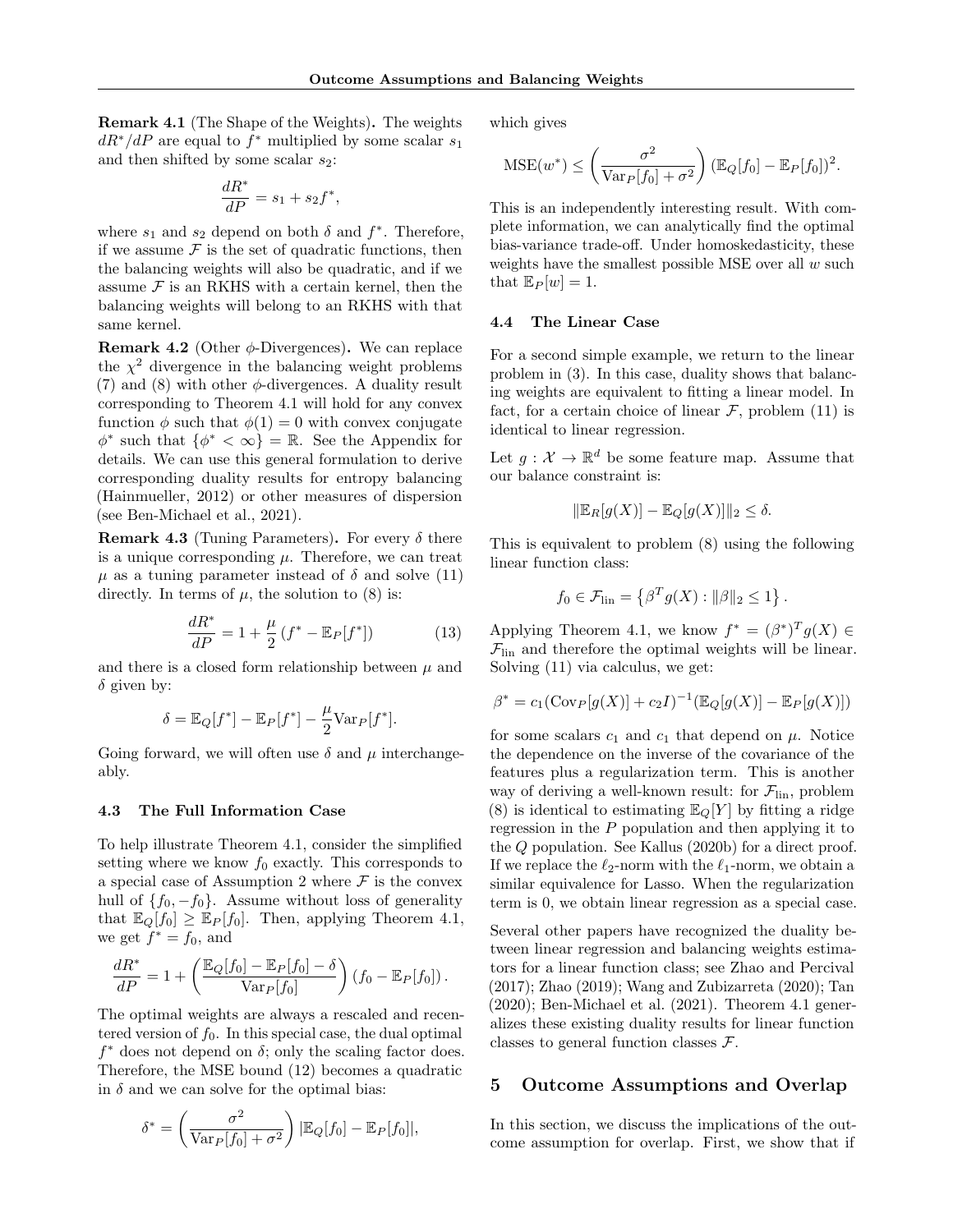overlap holds, then under conditions on  $\mathcal{F}$ , as  $\delta \to 0$ , the balancing weights converge to the importance weights  $dQ/dP$ .

However, when overlap is violated, the only impact on the balancing weights estimator is that the minimum bias (which depends on our function class  $\mathcal{F}$ ) is greater than zero. Due to Assumption 2, for any  $\delta > \delta_{\min}$  there still exists a solution to (8) that bounds the MSE. If the variance of the outcomes is large, then we naturally want to choose  $\delta$  larger than  $\delta_{\min}$  and the failure of overlap has no impact on our estimator.

Instead, we argue that we should use the minimum bias,  $\delta_{\min}$ , directly as a measure of practical overlap violations. We illustrate that in finite samples,  $\delta_{\min}$ can be large even when overlap holds in the super population, and likewise that  $\delta_{\min}$  can be small even when overlap is violated in the super population. Therefore, under Assumption 2,  $\delta_{\min}$  is a more precise summary of the underlying difficulty of the reweighting problem.

#### 5.1 Convergence to Importance Weights

We begin with an example. Let  $\mathcal{X} = \mathbb{R}$ . Let P be Gaussian with mean 1 and variance 1, let Q be Gaussian with mean 2 and variance 1, and let  $p$  and  $q$  denote their densities. Let  $\mathcal{F} = \{f : ||f||_{\infty} \leq 1\}$  so that the outcome function is bounded between −1 and 1. The solution to the dual problem,  $f^*$ , and the corresponding optimal weights are illustrated in Figure 1.

The weights have a distinctive form. When  $\delta = \delta_{max}$ , the optimal weights are uniform. As the allowed bias  $\delta$  decreases, the optimal weights trace out the density ratio  $dQ/dP$  but truncated above and below. This is the form of a well-known estimator in the causal inference literature, IPW with a trimmed propensity score (Yang and Ding, 2018): under Assumption 2 with bounded functions, the balancing weights formulation provides formal justification for using the truncated density ratio for weights. As  $\delta \to 0$ , the optimal weights converge to  $dQ/dP$ .

In general, convergence to the importance weights will always occur as  $\delta \to 0$  under certain conditions on F.

**Definition** (Distribution-defining).  $F$  is distributiondefining if  $\forall M, N \in \mathcal{P}(\mathcal{X}), \text{IPM}_{\mathcal{F}}(M, N) = 0 \text{ if and}$ only if  $M = N$ .

For example,  $\mathcal{F}_{\infty}$  and  $\mathcal{F}_{\text{Lip}(c)}$  are distribution-defining, as is  $\mathcal{F}_{\mathcal{H}}$  for a universal kernel. When  $\mathcal F$  is distributiondefining then only  $dQ/dP$  can achieve worst-case bias zero. Therefore, when overlap holds and  $\mathcal F$ is distribution-defining, the optimal weights,  $w^* \rightarrow$  $dQ/dP$  as  $\delta \rightarrow 0$ .

This connection between balancing weights and the



Figure 1: The optimal weights and corresponding dual optimal function for the Gaussian example, with  $\delta$ starting at  $\delta_{\text{max}}$  and shrinking towards zero.

density ratio is not new: among others, Zhao (2019) makes a similar point. We discuss the connections to our duality result in the Appendix.

#### 5.2 Balancing Weights Without Overlap

What if overlap does not hold? Then if  $\mathcal F$  is distribution-defining, by definition,  $\delta_{\min} > 0$ . In this case, problem (8) still has a solution that bounds the MSE for any  $\delta \geq \delta_{\min}$ , but the failure of overlap precludes us from using  $\delta = 0$ . However, the motivation behind balancing weights is to avoid using an unbiased estimator: if the variance of the outcomes is sufficiently high, we might still prefer to use  $\delta > \delta_{\min}$ .

Consider a simple example in which we reweight  $P =$  Uniform $(1, 2)$  to target  $Q =$  Uniform $(1.01, 2.01)$ . While  $Q$  is not absolutely continuous with respect to  $P$ , intuitively, we should be able to find  $w$  that achieves small error because the distributions are close to each other. The function class  $\mathcal F$  provides a formal definition of "close to each other" for the purposes of reweighting.

For these uniform  $P$  and  $Q$ , there is an irreducible bias,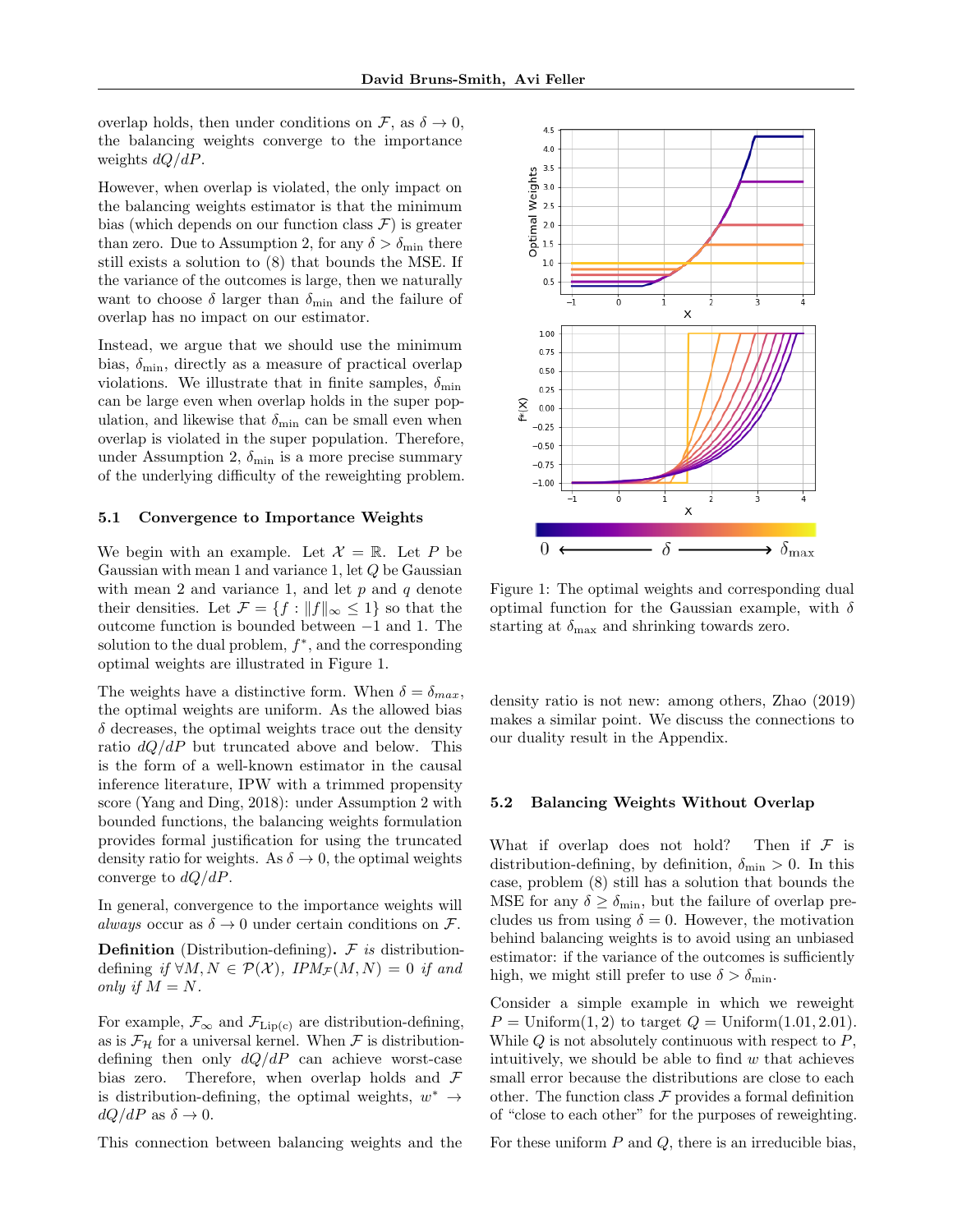$\delta_{\min}$ , for any possible weights:

$$
\delta_{\min} = \sup_{f \in \mathcal{F}} \int_{1}^{1.01} f(x) dx + \sup_{f \in \mathcal{F}} \int_{2}^{2.01} f(x) dx
$$

If  $\mathcal F$  is unrestricted, then f could take on arbitrarily large values on the intervals [1, 1.01] and [2, 2.01]. Therefore, the bias is unbounded without Assumption 2, which typically justifies imposing an overlap assumption. However, if we assume  $\mathcal{F} \in \{f : ||f||_{\infty} \leq B\}$ , for example, then we have  $\delta_{\min} = 0.02B$  which may be quite small.

The parameter  $\delta > \delta_{\min}$  in problem (8) is a tuning parameter that trades off bias and variance. If the variance of the outcomes is very large, then we may prefer to use a value of  $\delta$  larger than  $\delta_{\min}$ . In this case, the overlap violation would not have any impact on our estimator at all. On the other hand, if the variance of the outcomes is small relative to  $\delta_{\min}$ , we may prefer to use a value of  $\delta$  close to 0. The best we could do would be to set  $\delta = \delta_{\min}$ ; without overlap, the best achievable lower bound for the MSE is  $\delta_{\min}^2$ .

#### 5.3 Quantitative Overlap

In finite samples, we argue that  $\delta_{\min}$  will often be a more useful measure of overlap than the existence of the density ratio in a super-population. For example, let  $P_{\text{super}} = \mathcal{N}(100, 1)$  and  $Q_{\text{super}} = \mathcal{N}(-100, 1)$ . Technically, overlap holds and the density ratio exists over all of R. For concreteness, let  $\mathcal{F} = \mathcal{F}_{\mathcal{H}}$  be an RKHS with a Gaussian kernel. Then for  $P_{\text{super}}$  and  $Q_{\text{super}}$ ,  $\delta_{\min} = 0$ , because  $w = dQ/dP$  will perfectly balance the RKHS. However, any finite dataset will have severe practical overlap violations. Let  $P$  be a sample of  $n$ data points from  $P_{\text{super}}$  and likewise for  $Q$ . With high probability, the points in  $P$  and the points in  $Q$  will be far apart, and as a result,  $\delta_{\min}$  over the RKHS will be large.

On the other hand, if we let  $P_{\text{super}} = \text{Uniform}(1, 2)$ and  $Q_{\text{super}} = \text{Uniform}(1.01, 2.01)$ , overlap does not hold and  $\delta_{\min}$  will be non-zero for the super-population. But, for corresponding finite samples P and  $Q$ ,  $\delta_{\min}$  is still likely to be very small. In these examples, superpopulation overlap is misleading, whereas  $\delta_{\min}$  is a precise quantitative summary of the difficulty of the reweighting problem for function class  $\mathcal{F}$ .

## 6 IHDP Example

In this section, we walk through an example on a real dataset to make the previous two sections more concrete. We apply balancing weights to the Infant Health and Development Program (IHDP) using an RKHS function class.

#### 6.1 The IHDP Dataset and Setup

The Infant Health and Development Program (IHDP) data set is a standard observational causal inference benchmark from Hill (2011), based on data from a randomized control trial of an intensive home visiting and childcare intervention for low birth weight infants born in 1985. We consider a non-experimental subset of the original data with  $n_0 = 608$  children assigned to control,  $n_1 = 139$  children assigned to treatment, and  $n = 747$  total children. For all children, we have a range of baseline covariates, including both categorical covariates, like the mother's educational attainment, and continuous covariates, like the child's birth weight. Our goal is to estimate the average outcome (a standardized test score) in the absence of the intensive intervention. We observe this outcome for the 608 control children, and want to re-weight these observations to estimate the missing mean for the 139 treated children.

To do so, we use an RKHS as a flexible but tractable functional form for  $f_0$ . In particular, we assume that  $\mathcal{F} = \mathcal{F}_{\mathcal{H}}^B \coloneqq \{f : ||f||_{\mathcal{H}} \leq B\}$  for  $B < \infty$ , where  $\mathcal{H}$  is the RKHS induced by the Gaussian kernel,

$$
\mathcal{K}(x_1, x_2) = \exp\left(-\frac{1}{2}||x_1 - x_2||_2^2\right).
$$

Define  $K \in \mathbb{R}^{n \times n}$  with  $K_{ij} = \mathcal{K}(X_i, X_j)$ . Then for any  $f \in \mathcal{F}$ , there exists an  $\alpha \in \mathbb{R}^n$  such that  $\alpha^T K \alpha \leq B$ and  $f(X_j) = \sum_{i=1}^n \alpha_i K_{ij}, \forall j.$ 

#### 6.2 Solving the Dual Problem

We compute the minimax balancing weights by solving the dual problem (11) directly for many values of the tuning parameter  $\mu > 0$ . The dual problem can be written as a quadratic optimization problem over the vectors  $\alpha$  that characterize the  $f \in \mathcal{F}$ . See the Appendix for details. We obtain the corresponding optimal weights by plugging the resulting  $f^*$  into (13).

The balancing weights interpolate between two extremes. See Figure 2 for an illustration. At one extreme are the weights with maximum bias and minimum variance. This is achieved at  $\mu = 0$ , which results in uniform weights and corresponding bias  $\delta = \delta_{\text{max}}$ .

At the other extreme are the weights with maximum variance and minimum bias. Since some of the covariates are continuous, the data points for the control and treated groups have disjoint support. Therefore, there are no weights that achieve zero bias. Instead, we find weights that achieve the smallest possible bias over  $\mathcal{F}_{\mathcal{H}}^B$ ,  $\delta_{\min}$ , which will correspond to some  $\mu = \mu_{\max} < \infty$ . We find  $\mu_{\text{max}}$  by increasing  $\mu$  until the bias stops decreasing. The corresponding weights are shown in black in Figure 2.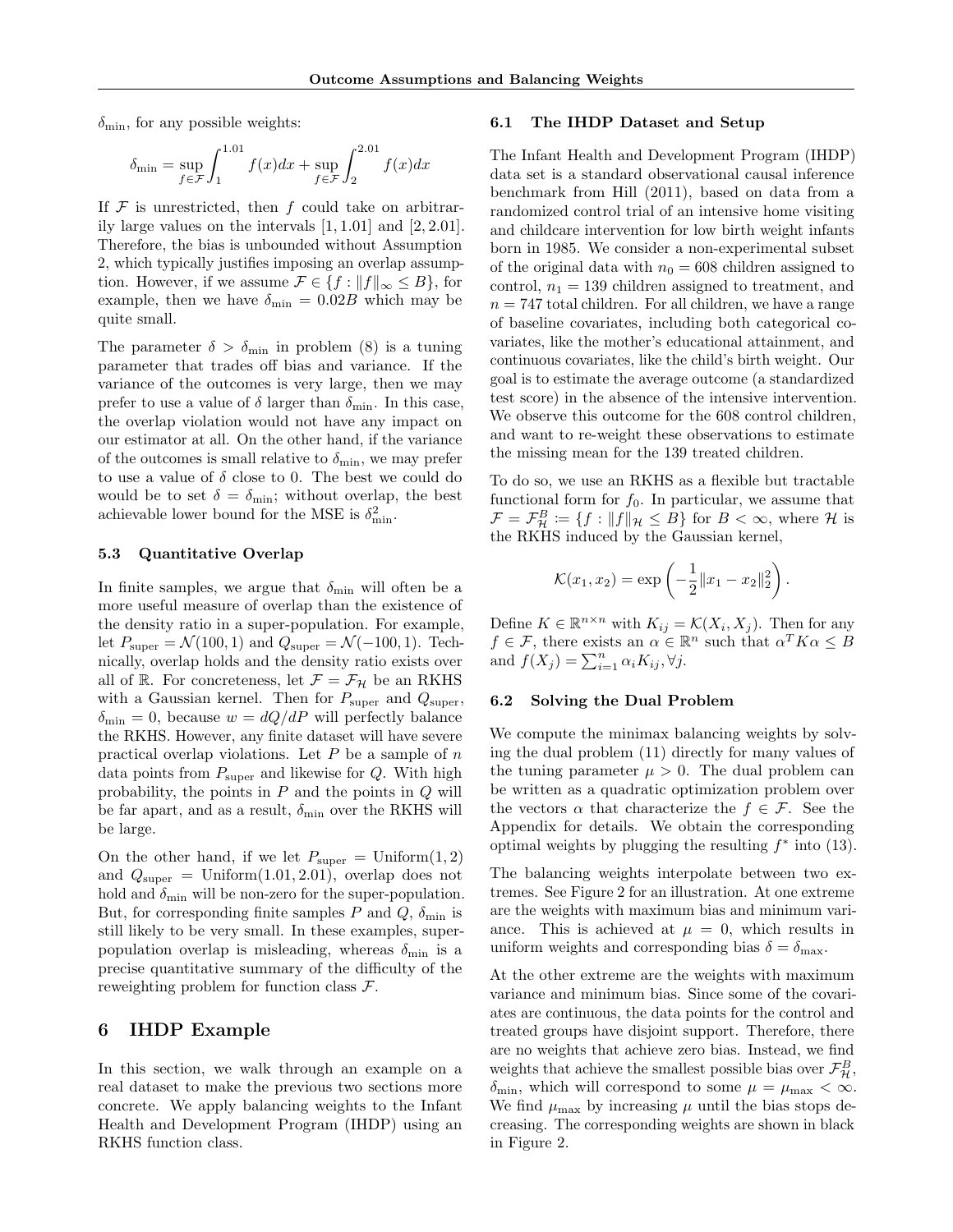The function class  $\mathcal{F}_{\mathcal{H}}^B$  has the nice property that the worst-case bias scales with the norm bound  $B$ ,  $IPM_{\mathcal{F}_{\mathcal{H}}^B}(R,Q) = B \cdot IPM_{\mathcal{F}_{\mathcal{H}}^1}(R,Q)$ . Furthermore, regardless of B, the optimal weights remain identical. Therefore, we can report the bias as a fraction of the size of functions in F. For the IHDP data,  $\delta_{\text{max}} = 0.102B$ and  $\delta_{\text{min}} = 0.089B$  with corresponding variances  $\sigma^2$ (with uniform weights) and  $1.7\sigma^2$ . For this particular problem, we achieve most of the bias reduction with smaller weights: the intermediate weights in Figure 2 have  $\delta = 0.090B$  with variance  $1.35\sigma^2$ , highlighting the relevance of the bias-variance trade-off.

In any real data set with continuous covariates, two finite samples will typically have disjoint support like we have here. The standard approach in causal inference is to assume that overlap holds in the super-populations from which the samples were drawn. In this case, we could approximate the density ratio asymptotically. However, as we emphasized in Section 5.3, the implications of overlap for balancing weights are entirely summarized by  $\delta_{\min}$  so we do not need to make such an assumption.



Figure 2: The optimal weights and corresponding dual optimal function for the IHDP example for the extreme values of  $\mu$  and one intermediate value.

Remark 6.1 (Computational Advantages of the Dual). For an RKHS, there is a closed form of the IPM, which makes the primal and dual problems equally easy to solve. But in some situations, it is computationally easier to solve the dual problem (11) directly instead

of the primal problem (8). Consider a class of neural networks parameterized by bounded network weights  $\theta$ . Then handling the IPM constraint in the primal problem requires adversarial training, as in Kallus (2020a), which can be quite computationally challenging. On the other hand, (11) requires training a neural network once with a convex loss function which can be accomplished with off-the-shelf SGD.

# 7 Robustness

Balancing weights rely heavily on the function class in Assumption 2. In this section, we show that with minimal moment conditions we can still retain a bound on the bias even if we have misspecified the function class  $F$ . We consider two functions classes. First, a misspecified  $\mathcal F$  for which we solve (8) to find  $R^*$  such that IPM $_{\mathcal{F}}(Q, R^*) \leq \delta$ . Second, the *true* function class, G such that  $f_0 \in \mathcal{G}$  and  $f_0 \notin \mathcal{F}$ . To bound the bias, we need to show that

$$
\text{IPM}_{\mathcal{F}}(Q, R^*) \le \delta \implies \text{IPM}_{\mathcal{G}}(Q, R^*) \le \rho(\delta) \quad (14)
$$

for some  $\rho < \infty$  which has good scaling with  $\delta$ . Without further assumptions, (14) will *not* hold for any  $\mathcal{G}$ .

IPMs correspond to common perturbations in the robust statistics literature. For example,  $IPM_{\mathcal{F}_{\infty}}$  and  $IPM_{\mathcal{F}_{\text{Lip(c)}}}$  are equivalent to the total variation (TV) distance and Wasserstein distance respectively. For  $\mathcal{F} = \mathcal{F}_{\infty}$ , we can apply Lemma E.2 from Zhu et al.  $(2019)$  to achieve  $(14)$  for any  $\mathcal G$ . We require an Orlicz norm bound under Q and  $R^*$  on  $g(X)$  for all  $g \in \mathcal{G}$ . For a simple example, let  $G$  be linear. Then we get the following result:

**Proposition 7.1.** Let  $TV(Q, R^*) \leq \delta$  and let  $f_0 \in$  $\{\beta^T x : ||\beta|| \leq 1\}$ . If  $R^*$  and Q have bounded covariance, then we have the following upper bound on the bias:

$$
|\mathbb{E}_Q[f_0] - \mathbb{E}_{R^*}[f_0]| \le \rho_1(\delta),
$$

where  $\rho_1(\delta) = O(\delta)$ √  $\delta$ ).

If instead  $R^*$  and  $Q$  are sub-Gaussian, then we have the following upper bound on the bias:

$$
|\mathbb{E}_Q[f_0] - \mathbb{E}_{R^*}[f_0]| \le \rho_2(\delta),
$$

where  $\rho_2(\delta) = O(\delta \sqrt{\log(1/\delta)})$ .

For general  $\mathcal{G}$ , the rate of  $\rho$  in terms of  $\delta$  is similar, but the moment conditions on X become stronger. In practice, these robust statistics results mean that we can make a best guess about  $\mathcal F$  and as long as  $Q$  is sufficiently "nice", the true bias will not be much larger than  $\delta$ .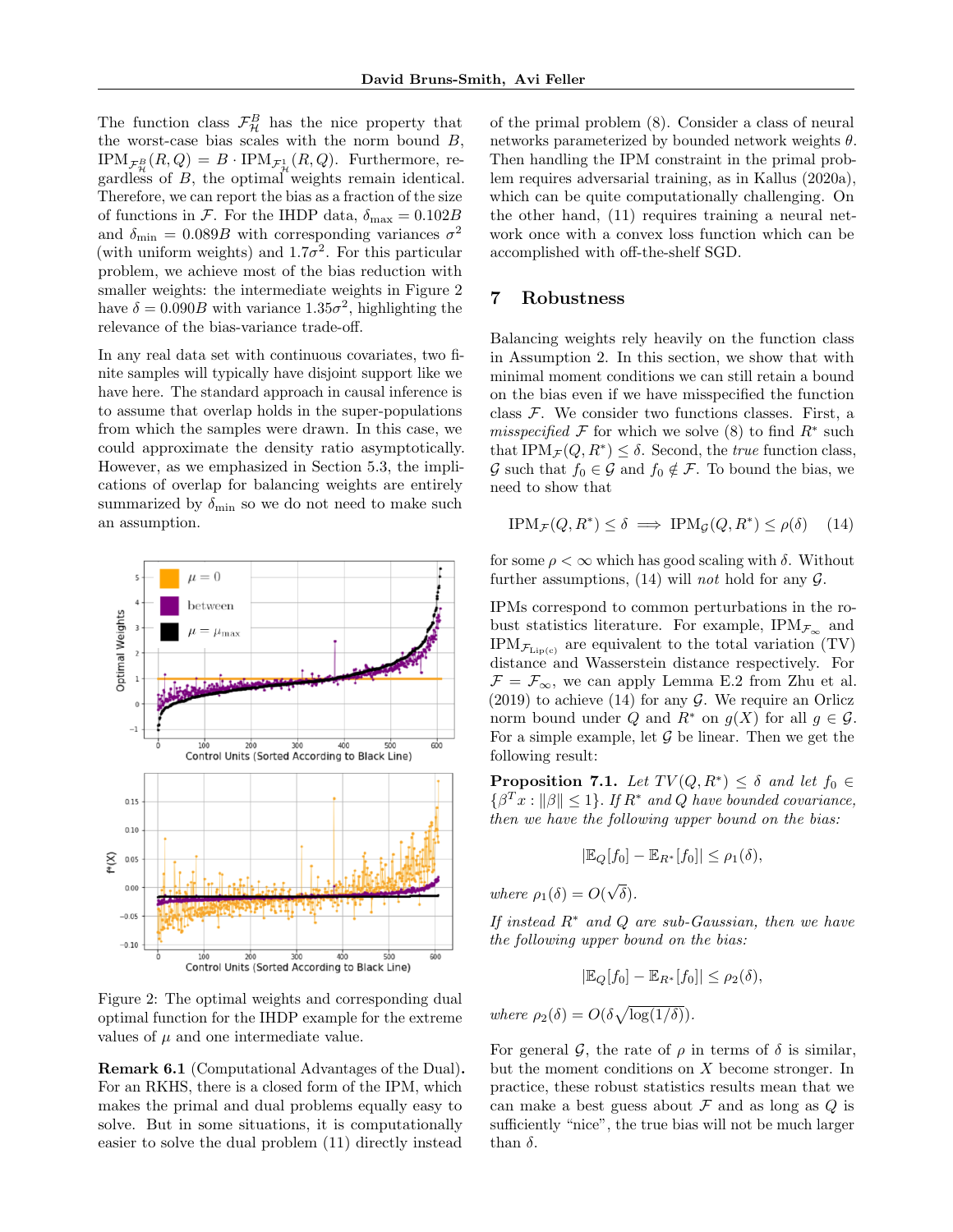#### References

- R. Agrawal and T. Horel. Optimal bounds between f-divergences and integral probability metrics. In International Conference on Machine Learning, pages 115–124. PMLR, 2020.
- D. Arbour, D. Dimmery, and A. Sondhi. Permutation weighting. In International Conference on Machine Learning, pages 331–341. PMLR, 2021.
- S. Assaad, S. Zeng, C. Tao, S. Datta, N. Mehta, R. Henao, F. Li, and L. Carin Duke. Counterfactual representation learning with balancing weights. In A. Banerjee and K. Fukumizu, editors, Proceedings of The 24th International Conference on Artificial Intelligence and Statistics, volume 130 of Proceedings of Machine Learning Research, pages 1972–1980. PMLR, 13–15 Apr 2021. URL https:// proceedings.mlr.press/v130/assaad21a.html.
- S. Athey, G. W. Imbens, and S. Wager. Approximate residual balancing: debiased inference of average treatment effects in high dimensions. Journal of the Royal Statistical Society: Series B (Statistical Methodology), 80(4):597–623, 2018.
- E. Ben-Michael, D. Hirshberg, A. Feller, and J. Zubizarreta. The balancing act in causal inference. 2021.
- J. Birrell, P. Dupuis, M. A. Katsoulakis, Y. Pantazis, and L. Rey-Bellet.  $(f, \gamma)$ -divergences: Interpolating between f-divergences and integral probability metrics. arXiv preprint arXiv:2011.05953, 2020a.
- J. Birrell, M. A. Katsoulakis, and Y. Pantazis. Optimizing variational representations of divergences and accelerating their statistical estimation. arXiv preprint arXiv:2006.08781, 2020b.
- M. Broniatowski and A. Keziou. Minimization of  $\varphi$ divergences on sets of signed measures. Studia Scientiarum Mathematicarum Hungarica, 43(4):403–442, 2006.
- C. Cortes, Y. Mansour, and M. Mohri. Learning bounds for importance weighting. In Nips, volume 10, pages 442–450. Citeseer, 2010.
- N. Courty, R. Flamary, and D. Tuia. Domain adaptation with regularized optimal transport. In Joint European Conference on Machine Learning and Knowledge Discovery in Databases, pages 274–289. Springer, 2014.
- P. Dupuis and Y. Mao. Formulation and properties of a divergence used to compare probability measures without absolute continuity. *arXiv preprint* arXiv:1911.07422, 2019.
- A. D'Amour, P. Ding, A. Feller, L. Lei, and J. Sekhon. Overlap in observational studies with

high-dimensional covariates. *Journal of Economet*rics, 221(2):644–654, 2021.

- Y. Ganin, E. Ustinova, H. Ajakan, P. Germain, H. Larochelle, F. Laviolette, M. Marchand, and V. Lempitsky. Domain-adversarial training of neural networks. The journal of machine learning research, 17(1):2096–2030, 2016.
- P. Glaser, M. Arbel, and A. Gretton. Kale flow: A relaxed kl gradient flow for probabilities with disjoint support. arXiv preprint arXiv:2106.08929, 2021.
- A. Gretton, A. Smola, J. Huang, M. Schmittfull, K. Borgwardt, and B. Schölkopf. Covariate shift by kernel mean matching. Dataset shift in machine learning, 3(4):5, 2009.
- C. Ha. A noncompact minimax theorem. Pacific Journal of Mathematics, 97(1):115–117, 1981.
- J. Hainmueller. Entropy balancing for causal effects: A multivariate reweighting method to produce balanced samples in observational studies. Political analysis, pages 25–46, 2012.
- C. Hazlett. Kernel balancing. Statistica Sinica, 30(3): 1155–1189, 2020.
- J. L. Hill. Bayesian nonparametric modeling for causal inference. Journal of Computational and Graphical Statistics, 20(1):217–240, 2011.
- D. A. Hirshberg, A. Maleki, and J. R. Zubizarreta. Minimax linear estimation of the retargeted mean. arXiv preprint arXiv:1901.10296, 2019.
- K. Imai and M. Ratkovic. Covariate balancing propensity score. Journal of the Royal Statistical Society: Series B (Statistical Methodology), 76(1):243–263, 2014.
- F. D. Johansson, U. Shalit, N. Kallus, and D. Sontag. Generalization bounds and representation learning for estimation of potential outcomes and causal effects. arXiv preprint arXiv:2001.07426, 2020.
- N. Kallus. Deepmatch: Balancing deep covariate representations for causal inference using adversarial training. In International Conference on Machine Learning, pages 5067–5077. PMLR, 2020a.
- N. Kallus. Generalized optimal matching methods for causal inference. Journal of Machine Learning Research, 21(62):1–54, 2020b.
- J. D. Kang, J. L. Schafer, et al. Demystifying double robustness: A comparison of alternative strategies for estimating a population mean from incomplete data. Statistical science, 22(4):523–539, 2007.
- A. Keziou. Dual representation of  $\varphi$ -divergences and applications. Comptes rendus mathématique, 336  $(10):857-862, 2003.$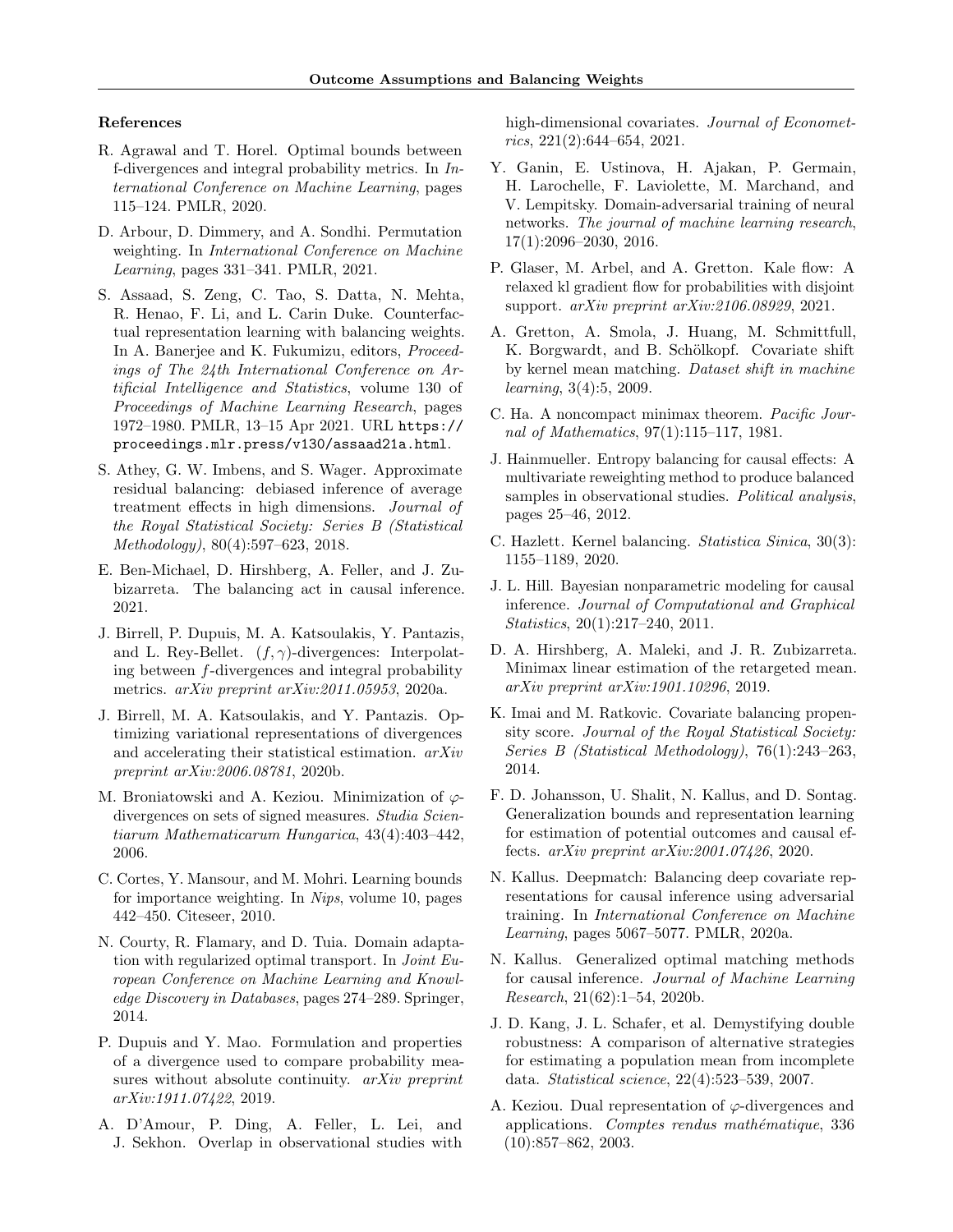- S. Khan and E. Tamer. Irregular identification, support conditions, and inverse weight estimation. Econometrica, 78(6):2021–2042, 2010.
- Y. Mansour, M. Mohri, and A. Rostamizadeh. Domain adaptation: Learning bounds and algorithms. arXiv preprint arXiv:0902.3430, 2009.
- X. Nguyen, M. J. Wainwright, and M. I. Jordan. On divergences, surrogate loss functions, and decentralized detection. arXiv preprint math.ST/0510521, 2005.
- X. Nguyen, M. J. Wainwright, and M. I. Jordan. Estimating divergence functionals and the likelihood ratio by convex risk minimization. IEEE Transactions on Information Theory, 56(11):5847–5861, 2010.
- M. Ozery-Flato, P. Thodoroff, M. Ninio, M. Rosen-Zvi, and T. El-Hay. Adversarial balancing for causal inference. arXiv preprint arXiv:1810.07406, 2018.
- P. R. Rosenbaum and D. B. Rubin. The central role of the propensity score in observational studies for causal effects. Biometrika, 70(1):41–55, 1983.
- A. Ruderman, M. Reid, D. García-García, and J. Petterson. Tighter variational representations of fdivergences via restriction to probability measures. arXiv preprint arXiv:1206.4664, 2012.
- U. Shalit, F. D. Johansson, and D. Sontag. Estimating individual treatment effect: generalization bounds and algorithms. In International Conference on Machine Learning, pages 3076–3085. PMLR, 2017.
- J. Shen, Y. Qu, W. Zhang, and Y. Yu. Wasserstein distance guided representation learning for domain adaptation. In Thirty-Second AAAI Conference on Artificial Intelligence, 2018.
- M. Sion. On general minimax theorems. Pacific Journal of mathematics, 8(1):171–176, 1958.
- J. Song and S. Ermon. Bridging the gap between f-gans and wasserstein gans. In International Conference on Machine Learning, pages 9078–9087. PMLR, 2020.
- B. K. Sriperumbudur, K. Fukumizu, A. Gretton, B. Schölkopf, and G. R. Lanckriet. On integral probability metrics,\phi-divergences and binary classification. arXiv preprint arXiv:0901.2698, 2009.
- M. Sugiyama, M. Krauledat, and K.-R. Müller. Covariate shift adaptation by importance weighted cross validation. Journal of Machine Learning Research, 8 (5), 2007a.
- M. Sugiyama, S. Nakajima, H. Kashima, P. Von Buenau, and M. Kawanabe. Direct importance estimation with model selection and its application to covariate shift adaptation. In NIPS, volume 7, pages 1433–1440. Citeseer, 2007b.
- M. Sugiyama, T. Suzuki, and T. Kanamori. Densityratio matching under the bregman divergence: a unified framework of density-ratio estimation. Annals of the Institute of Statistical Mathematics, 64(5):1009– 1044, 2012.
- Z. Tan. Regularized calibrated estimation of propensity scores with model misspecification and highdimensional data. Biometrika, 107(1):137–158, 2020.
- Y. Wang and J. R. Zubizarreta. Minimal dispersion approximately balancing weights: asymptotic properties and practical considerations. Biometrika, 107 (1):93–105, 2020.
- S. Yang and P. Ding. Asymptotic inference of causal effects with observational studies trimmed by the estimated propensity scores. Biometrika, 105(2):487– 493, 2018.
- J. Yoon, J. Jordon, and M. Van Der Schaar. Ganite: Estimation of individualized treatment effects using generative adversarial nets. In International Conference on Learning Representations, 2018.
- Y. Yu and C. Szepesvári. Analysis of kernel mean matching under covariate shift. arXiv preprint arXiv:1206.4650, 2012.
- Q. Zhao. Covariate balancing propensity score by tailored loss functions. The Annals of Statistics, 47(2): 965–993, 2019.
- Q. Zhao and D. Percival. Entropy balancing is doubly robust. Journal of Causal Inference, 5(1), 2017.
- B. Zhu, J. Jiao, and J. Steinhardt. Generalized resilience and robust statistics. arXiv preprint arXiv:1909.08755, 2019.
- J. R. Zubizarreta. Stable weights that balance covariates for estimation with incomplete outcome data. Journal of the American Statistical Association, 110 (511):910–922, 2015.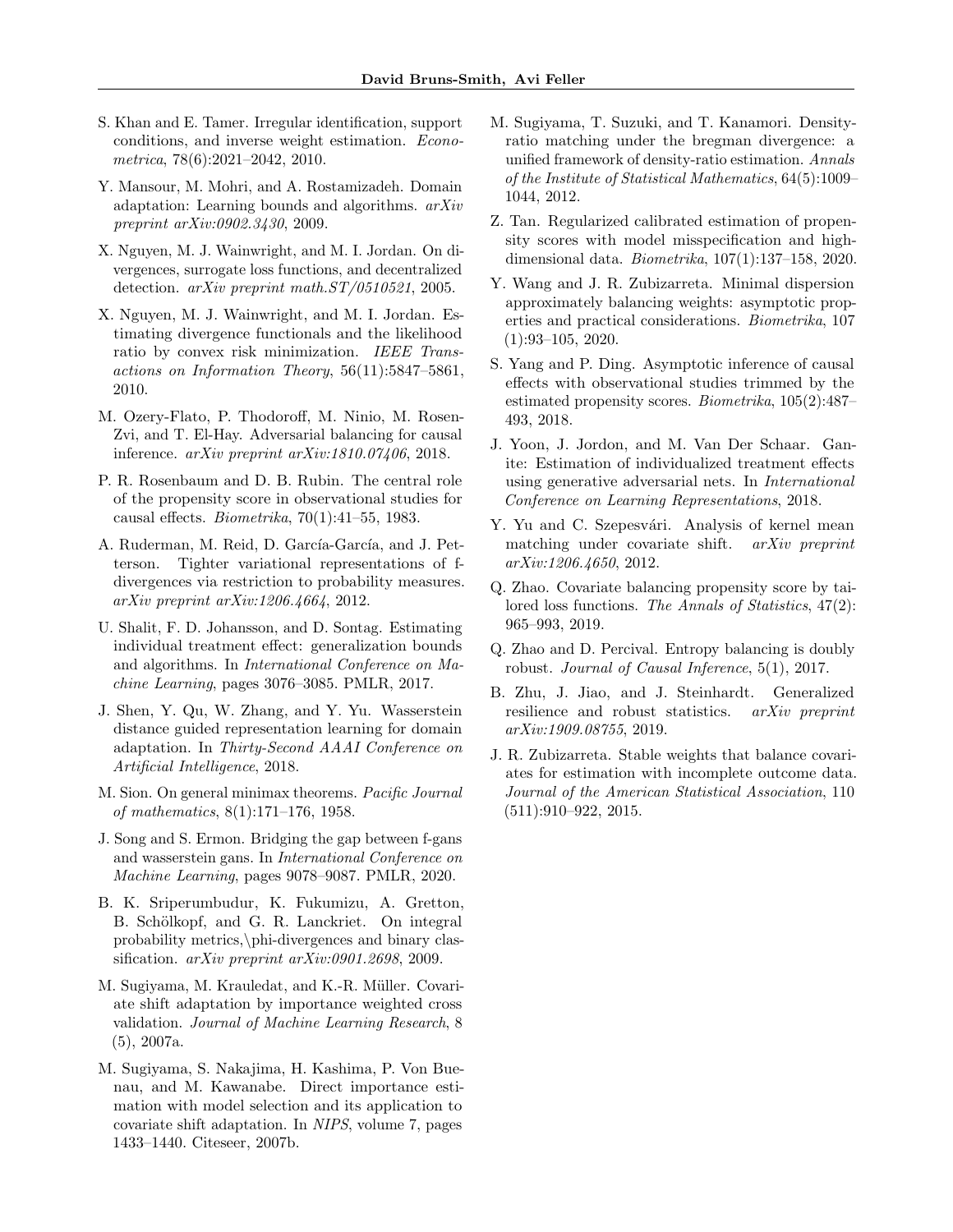# Supplementary Material: Outcome Assumptions and Duality Theory for Balancing Weights

## **CONTENTS**

- A Proof of Theorem 4.1
- B General statement and proof for  $\phi$ -divergences for Remark 4.2
- C Extension with non-negative weights
- D Connection to surrogate loss for density ratio estimation
- E Details of RKHS optimization problem in Section 6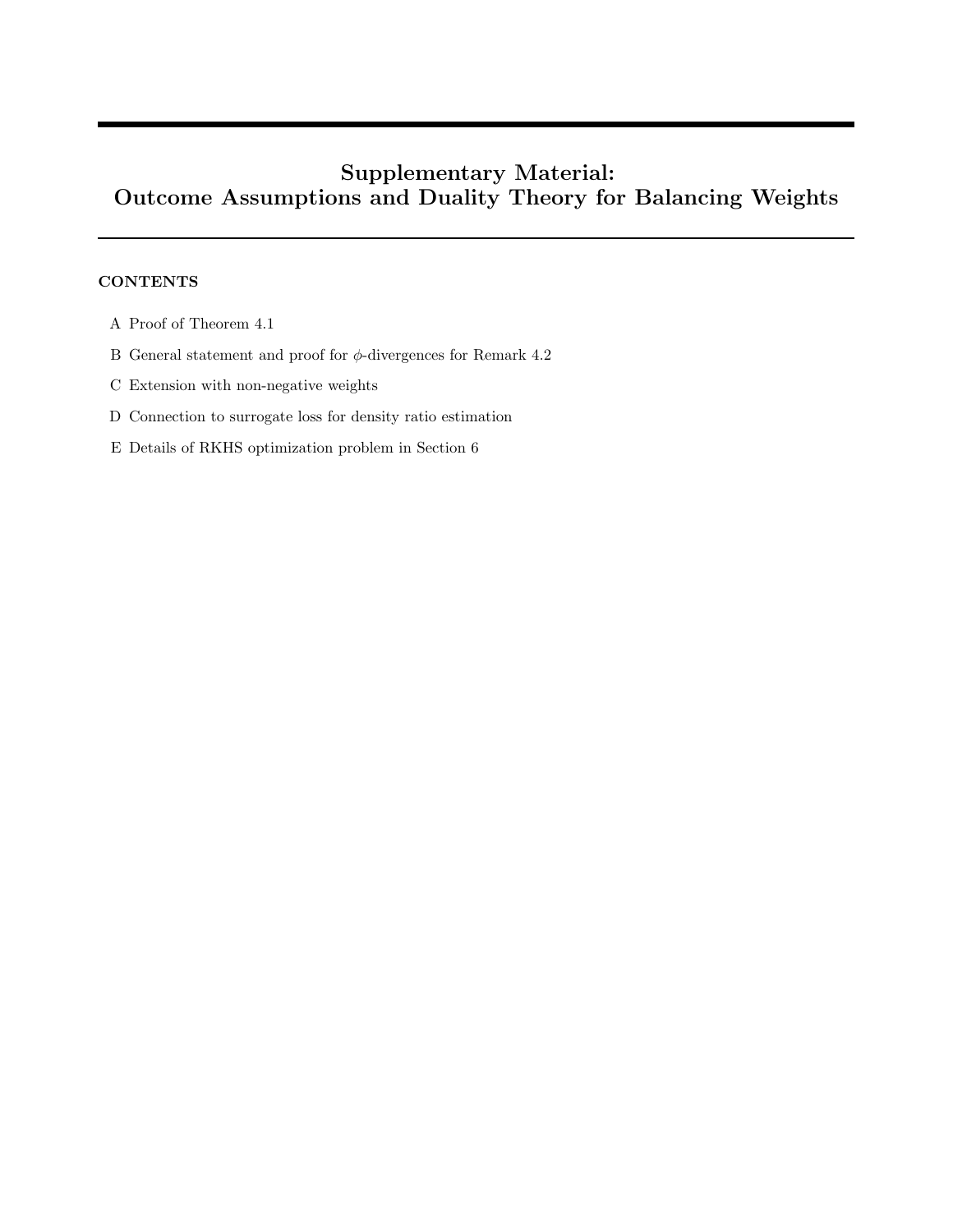## A Proof of Theorem 4.1

We derive a dual formulation of the optimization problem:

$$
\inf_{\substack{R \in \mathcal{M}(P) \\ \mathbb{E}_R[1]=1}} D_2(R||P)
$$
  
such that  $IPM_{\mathcal{F}}(Q, R) \le \delta$ ,

where  $\delta > \delta_{\min}$ . As a reminder,  $D_2(R||P) \coloneqq \mathbb{E}_P[(dR/dP)^2 - 1]$  is the  $\chi^2$  divergence and  $IPM_{\mathcal{F}}(Q, R) \coloneqq$  $\sup_{f \in \mathcal{F}} \{ \mathbb{E}_Q[f] - \mathbb{E}_R[f] \}.$  Note that this problem takes the form of a projection in  $D_2$  of P onto an IPM ball around Q.

By the definition of  $\delta_{\min}$ , the constraint set is non-empty and convex.  $D_2$  is strictly convex in R and  $0 \leq$  $D_2(R||P) < \infty$  so there is a unique solution.

When P already satisfies the IPM constraint, then  $R = P$  has objective 0 and we're done (i.e. we don't need to do a projection,  $P$  is already on or in the ball). Otherwise, by standard use of the Lagrangian, we claim (details in Section A.5 below) that for some  $\mu > 0$  corresponding to  $\delta$ , this problem is equivalent to:

$$
\inf_{\substack{R\in\mathcal{M}(P)\\ \mathbb{E}_R[1]=1}} \left\{ (1/\mu)D_2(R||P) + \sup_{f\in\mathcal{F}} \left\{ \mathbb{E}_Q[f] - \mathbb{E}_R[f] \right\} \right\}.
$$

#### A.1 Exchanging hard subproblem for an easy subproblem

The inner supremum is hard to solve for arbitrary  $\mathcal F$ . However, we can make a series of transformations to get an easier subproblem with a closed-form solution:

$$
\inf_{\substack{R \in \mathcal{M}(P) \\ \mathbb{E}_R[1]=1}} \left\{ (1/\mu) D_2(R||P) + \sup_{f \in \mathcal{F}} \left\{ \mathbb{E}_Q[f] - \mathbb{E}_R[f] \right\} \right\}
$$
\n
$$
= \inf_{\substack{R \in \mathcal{M}(P) \\ \mathbb{E}_R[1]=1}} \sup_{f \in \mathcal{F}} \left\{ (1/\mu) D_2(R||P) + \mathbb{E}_Q[f] - \mathbb{E}_R[f] \right\}
$$
\n
$$
= \sup_{\substack{f \in \mathcal{F} \\ R \in \mathcal{M}(P)}} \inf_{\substack{\mathbb{E}_R[1]=1 \\ \mathbb{E}_R[1]=1}} \left\{ (1/\mu) D_2(R||P) + \mathbb{E}_Q[f] - \mathbb{E}_R[f] \right\}
$$
\n
$$
= \sup_{f \in \mathcal{F}} \left\{ \mathbb{E}_Q[f] + \inf_{\substack{R \in \mathcal{M}(P) \\ \mathbb{E}_R[1]=1}} \left\{ (1/\mu) D_2(R||P) - \mathbb{E}_R[f] \right\} \right\}
$$

The only non-trivial step is the interchange of the inf and the sup. This follows by Sion's Minimax Theorem (Sion, 1958). We assumed that  $\mathcal X$  was a separable Banach space so we have the necessary topological properties. The objective on the second line is continuous and strictly convex in R and is linear in f. The set F is convex and closed and R is in a linear subspace. Furthermore, we know there is a unique solution  $R^*$ , and so we can always find the necessary compact subset of the linear subspace for R to apply the theorem (e.g. ala Ha, 1981).

#### A.2 Solving the easy subproblem with the variational representation

Next, we apply the variational representation of  $\phi$ -divergences to get a dual formulation of the inner sub-problem over R. Define:  $\phi(x) = (1/\mu)(x^2 - 1)$  which has convex conjugate  $\phi^*(y) = (\mu/4)y^2 + (1/\mu)$ . The Lagrangian for the infimum for a fixed  $f$  is:

$$
\mathcal{L}_f(R,\lambda) = D_{\phi}(R||P) - \mathbb{E}_R[f-\lambda] - \lambda
$$

We get the first-order condition:

$$
\phi'(dR^*/dP)=f-\lambda^*\implies \frac{dR^*}{dP}=\frac{\mu}{2}(f-\lambda^*)
$$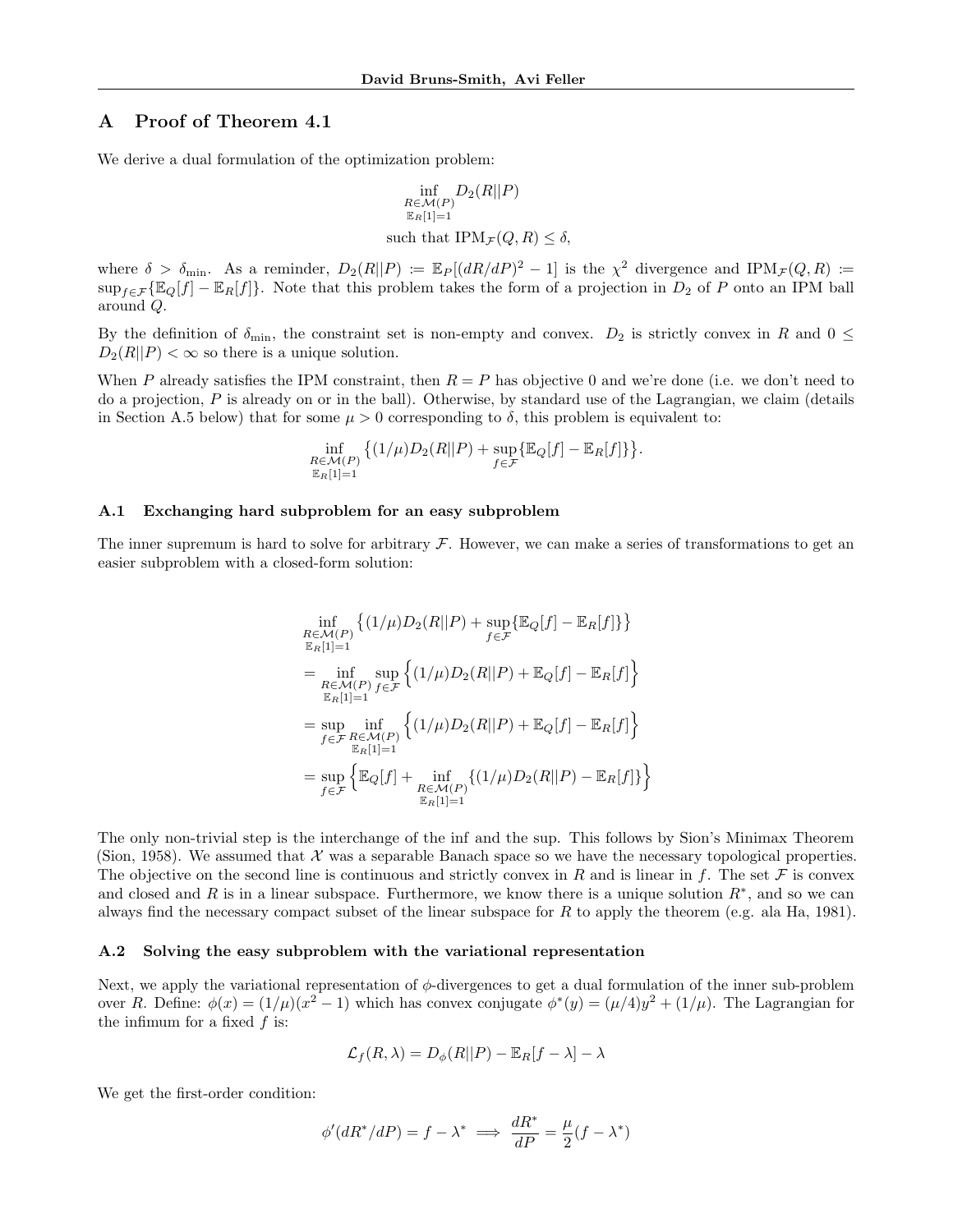where  $\lambda^*$  solves the supremum  $\sup_{\lambda \geq 0} g(\lambda)$  over the dual function:

$$
g(\lambda) := -\lambda + \inf_{R \in \mathcal{M}(P)} \{ D_{\phi}(R||P) - \mathbb{E}_R[f - \lambda] \}
$$
  
= -\lambda - \sup\_{R \in \mathcal{M}(P)} \{ \mathbb{E}\_R[f - \lambda] - D\_{\phi}(R||P) \}  
= -\lambda - D\_{\phi}^\*(f - \lambda),

where  $D^*_{\phi}$  is the convex conjugate of the  $\phi$ -divergence as a function of R for a fixed P. We can then use the standard result (Proposition 4.2 Broniatowski and Keziou, 2006),  $D_{\phi}^{*}(f) = \mathbb{E}_{P}[\phi^{*}(f)].$ 

Using this form of the dual function, we can write our subproblem over  $R$  as:

$$
\inf_{\substack{R \in \mathcal{M}(P) \\ \mathbb{E}_R[1]=1}} \{ (1/\mu)D_2(R||P) - \mathbb{E}_R[f] \} = \sup_{\lambda \ge 0} \{ -\lambda - \mathbb{E}_P[\phi^*(f-\lambda)] \}
$$

Plugging in  $\phi^*$ , we can solve for  $\lambda^*$  by straightforward calculus:

$$
\lambda^* = \mathbb{E}_P[f] - \frac{2}{\mu}.
$$

Now using the first-order conditions, we can find the optimal  $R^*$ :

$$
\frac{dR^*}{dP} = \frac{\mu}{2}(f - \mathbb{E}_P[f]) + 1
$$

and after some algebra, a closed form of the subproblem:

$$
\inf_{\substack{R \in \mathcal{M}(P) \\ \mathbb{E}_R[1]=1}} \{ (1/\mu) D_2(R||P) - \mathbb{E}_R[f] \} = -\mathbb{E}_P[f] - \frac{\mu}{4} \text{Var}_P[f].
$$

#### A.3 Writing the original problem as a single optimization problem over  $\mathcal F$

Finally, we substitute this form of the sub-problem into our original optimization problem:

$$
\inf_{\substack{R \in \mathcal{M}(P) \\ \mathbb{E}_R[1]=1}} \left\{ (1/\mu) D_2(R||P) + \sup_{f \in \mathcal{F}} \left\{ \mathbb{E}_Q[f] - \mathbb{E}_R[f] \right\} \right\}
$$
\n
$$
= \sup_{f \in \mathcal{F}} \left\{ \mathbb{E}_Q[f] + \inf_{\substack{R \in \mathcal{M}(P) \\ \mathbb{E}_R[1]=1}} \left\{ (1/\mu) D_2(R||P) - \mathbb{E}_R[f] \right\} \right\}
$$
\n
$$
= \sup_{f \in \mathcal{F}} \left\{ \mathbb{E}_Q[f] - \mathbb{E}_P[f] - \frac{\mu}{4} \text{Var}_P[f] \right\}
$$

and therefore by duality:

$$
\frac{dR^*}{dP} = \frac{\mu}{2}(f^* - \mathbb{E}_P[f^*]) + 1
$$

where  $f^*$  achieves this supremum.

#### **A.4** Recovering  $\delta$  in terms of  $\mu$

Most of the proof of the theorem is complete. We just need to rewrite  $\mu$  in terms of the original tuning parameter δ. Remember from the projection perspective, that  $\mu > 0$  corresponds to P outside of the IPM ball. As a result:

$$
\delta = \sup_{f \in \mathcal{F}} \{ \mathbb{E}_Q[f] - \mathbb{E}_{R^*}[f] \}
$$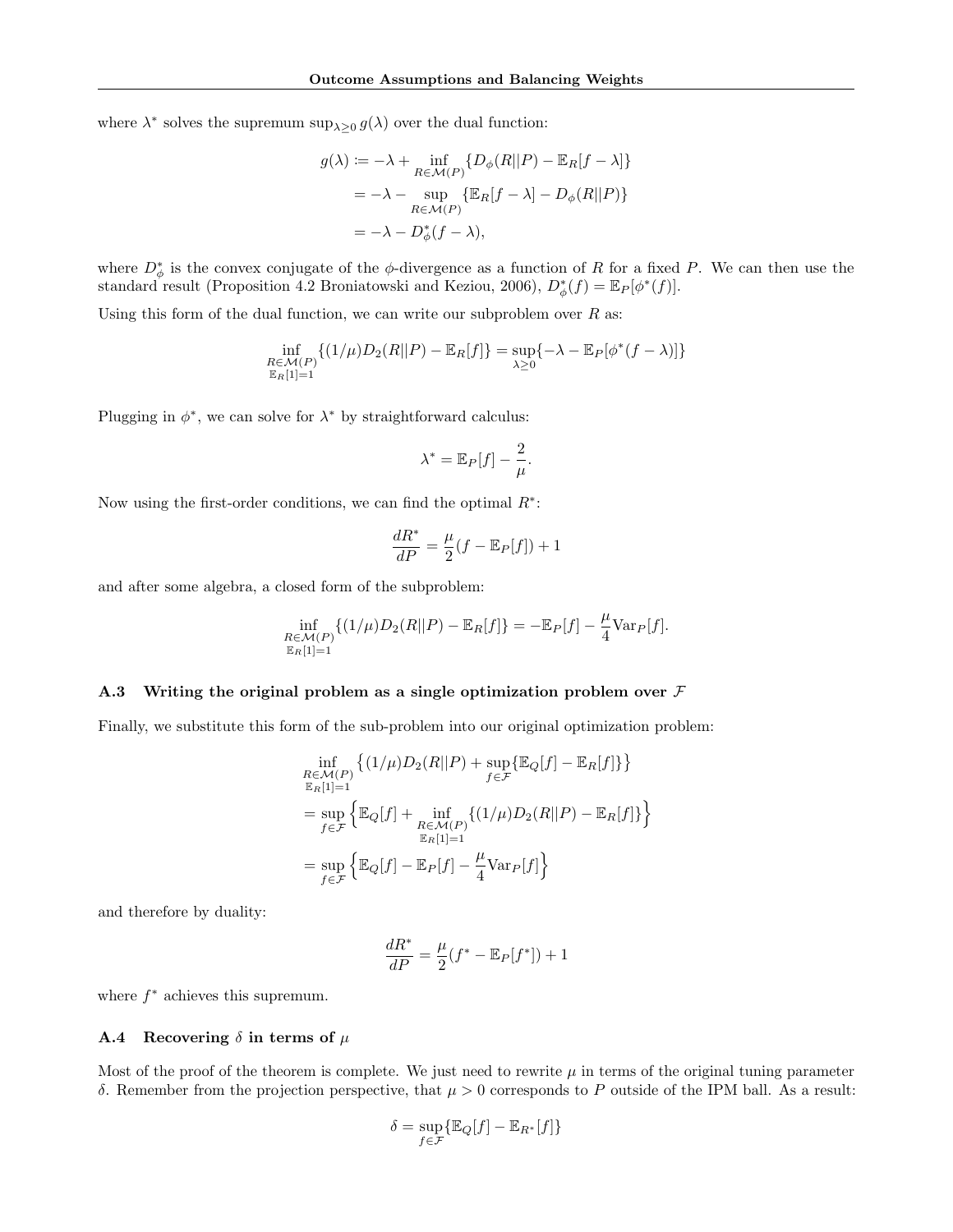We just proved that  $R^*$  achieves the infimum of the objective which equals the supremum of the dual:

$$
IPM_{\mathcal{F}}(Q, R^*) + (1/\mu)D_2(R^*||P)
$$
  
=  $\mathbb{E}_Q[f^*] - \mathbb{E}_P[f^*] - \frac{\mu}{4}Var_P[f^*]$   
=  $(\mathbb{E}_Q[f^*] - \mathbb{E}_{R^*}[f^*]) + (\mathbb{E}_{R^*}[f^*] - \mathbb{E}_P[f^*] - \frac{\mu}{4}Var_P[f^*])$ 

But then, using the variational representation of the  $\phi$ -divergence and the definition of the IPM we have:

$$
\begin{aligned} \text{IPM}_{\mathcal{F}}(Q, R^*) + (1/\mu)D_2(R^*||P) \\ &= \sup_{f \in \mathcal{F}} \left\{ \mathbb{E}_Q[f] - \mathbb{E}_{R^*}[f] \right\} + \sup_f \left\{ \mathbb{E}_{R^*}[f] - \mathbb{E}_P[f] - \frac{\mu}{4} \text{Var}_P[f^*] \right\} \\ &= \left( \mathbb{E}_Q[f^*] - \mathbb{E}_{R^*}[f^*] \right) + \left( \mathbb{E}_{R^*}[f^*] - \mathbb{E}_P[f^*] - \frac{\mu}{4} \text{Var}_P[f^*] \right) \end{aligned}
$$

which implies

$$
\delta = \sup_{f \in \mathcal{F}} \left\{ \mathbb{E}_Q[f] - \mathbb{E}_{R^*}[f] \right\} = \mathbb{E}_Q[f^*] - \mathbb{E}_{R^*}[f^*]
$$

Finally, substituting the form of  $R^*$  in terms of  $f^*$  we get

$$
\delta = \mathbb{E}_{Q}[f^*] - \mathbb{E}_{P}[f^*] - \frac{\mu}{2} \text{Var}_{P}[f^*]
$$

$$
\implies \mu = 2 \left( \frac{\mathbb{E}_{Q}[f^*] - \mathbb{E}_{P}[f^*] - \delta}{\text{Var}_{P}[f^*]} \right),
$$

which concludes the proof.

#### A.5 Transformation from  $\delta$  to  $\mu$  via Lagrangian

Here we provide the details for our earlier claim that we can rewrite the problem over  $\delta$  as a problem over  $\mu$ . The dual function corresponding to the original  $\delta$  problem is:

$$
g(\mu) = \inf_{\substack{R \in \mathcal{M}(P) \\ \mathbb{E}_R[1]=1}} \mathcal{L}(R, \mu)
$$
  
= 
$$
\inf_{\substack{R \in \mathcal{M}(P) \\ \mathbb{E}_R[1]=1}} \{D_2(R||P) + \mu(\sup_{f \in \mathcal{F}} {\mathbb{E}_Q[f]} - \mathbb{E}_R[f]\} - \delta) \}
$$

where  $\mathcal L$  is the Lagrangian. Notice that the original optimization problem has a strictly convex objective. Furthermore, since the function class F is convex and closed,  $\delta > \delta_{\min}$ , and the individual constraints for  $f \in \mathcal{F}$ are all linear, the feasible set is convex with a non-empty interior. Then by standard convex duality there exists  $R^*$  and  $\mu^* \geq 0$  such that  $R^*$  solves the original optimization problem,  $\mu^*$  achieves sup $\mu \geq 0$   $g(\mu)$ , and  $R^*$  achieves the infimum inside  $g(\mu^*)$ .

By complementary slackness,  $\mu^* = 0$  only when the worst-bias constraint doesn't bind which only occurs when  $R = P$  already satisfies the IPM constraint. Then  $R = P$  has minimum variance and we're done. So we only need to consider the case where  $\mu^* > 0$ .

At  $\mu = \mu^*$ , the solution to:

$$
\inf_{\substack{R \in \mathcal{M}(P) \\ \mathbb{E}_R[1]=1}} \left\{ D_2(R||P) + \mu \sup_{f \in \mathcal{F}} \{ \mathbb{E}_Q[f] - \mathbb{E}_R[f] \} \right\}
$$

has the same solution as the original problem. Furthermore, since  $\mu^* > 0$ , we can apply one more transformation without affecting the infimum to get:

$$
\inf_{\substack{R\in\mathcal{M}(P)\\ \mathbb{E}_R[1]=1}} \left\{ (1/\mu)D_2(R||P) + \sup_{f\in\mathcal{F}} \left\{ \mathbb{E}_Q[f] - \mathbb{E}_R[f] \right\} \right\}
$$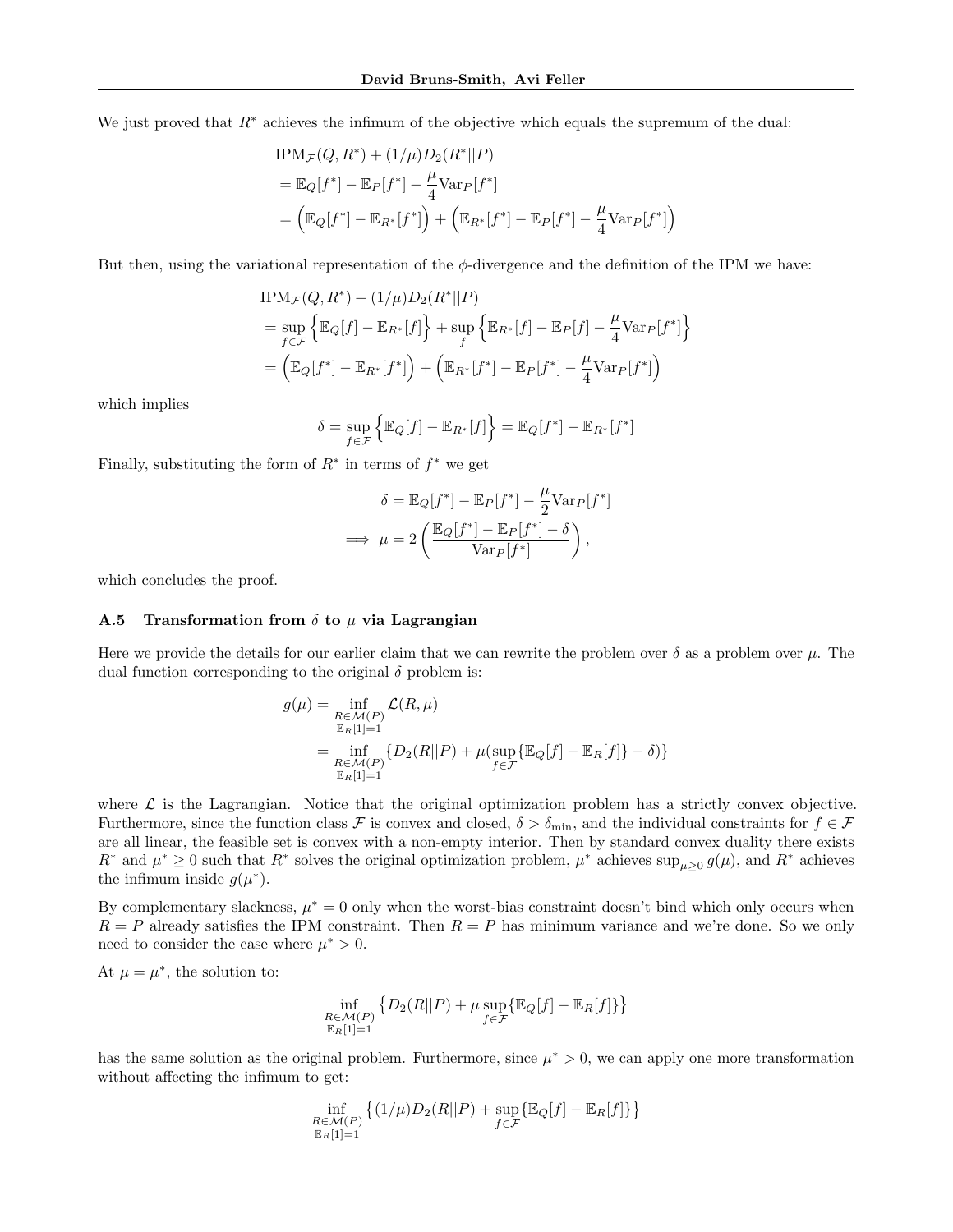## B General Statement and Proof for Remark 3.1

**Theorem** (Birrell et al). Let  $\phi$  be a convex function such that  $\phi(1) = 0$  with convex conjugate  $\phi^*$  such that  $\{\phi^*<\infty\}=\mathbb{R}$ . Let  $\phi_\mu$  denote the weighted function  $\phi_\mu(x)=(1/\mu)\phi(x)$  and  $\phi^*_\mu$  its convex conjugate. Then under Assumption 2, for  $\delta > 0$ ,  $\exists \mu \geq 0$  such that the optimization problem,

$$
\inf_{\substack{R \in \mathcal{M}(P) \\ \mathbb{E}_R[1]=1}} D_{\phi}(R||P)
$$
  
such that  $IPM_{\mathcal{F}}(Q, R) \le \delta$ ,

has a solution,

$$
R^* = P \text{ when } \mu = 0,
$$
  
\n
$$
\frac{dR^*}{dP} = (\phi^*_{\mu})'(f^* - \lambda^*) \text{ otherwise,}
$$

where  $f^*$  and  $\lambda^*$  achieve the supremum,

$$
\sup_{f\in\mathcal{F}}\left\{\mathbb{E}_Q[f] - \inf_{\lambda\in\mathbb{R}}\left\{\lambda + \mathbb{E}_P[\phi_\mu^*(f-\lambda)]\right\}\right\}.
$$

The proof begins with an argument identical to 1.5 above which gives the equivalent optimization problem:

$$
\inf_{\substack{R\in\mathcal{M}(P)\\ \mathbb{E}_R[1]=1}} \big\{ D_{\phi_\mu}(R||P) + \text{IPM}_{\mathcal{F}}(Q,R) \big\}.
$$

From here, conceptually, the proof is similar to above, except we cannot apply our proof directly because general  $\phi$  loses some of the nice properties of the quadratic. Instead, using the theory of infimal convolutions, Birrell et al. (2020a) prove that for Polish X and any  $\phi$ -divergence such that  $\{\phi^* < \infty\} = \mathbb{R}$ .

$$
\inf_{\substack{R \in \mathcal{M}(P) \\ \mathbb{E}_R[1]=1}} \{ D_{\phi}(R||P) + \text{IPM}_{\mathcal{F}}(Q, R) \}
$$
\n
$$
= \sup_{f \in \mathcal{F}} \left\{ \mathbb{E}_Q[f] - \inf_{\lambda \in \mathbb{R}} \{ \lambda + \mathbb{E}_P[\phi^*(f - \lambda)] \} \right\}
$$

and so in particular, it holds for  $\phi_{\mu}$  above.

This result follows from Theorems 2.15 and 3.3 in Birrell et al. (2020a) with one minor modification: we do not require that  $\lim_{y\to-\infty}\phi^*(y)<\infty$  which results in  $R^*$  no longer being a probability measure because we lose statement (174) in their proof of Theorem C.6. This is in the spirit of the arguments in (Broniatowski and Keziou, 2006). In fact, since the original problem is a projection of P in  $\phi$ -divergence onto an IPM, we can interpret this as a version of (Broniatowski and Keziou, 2006) Theorem 5.1 which applies for the case of finitely-many linear inequality constraints, generalized to the case of a linear inequality constraint for each f in a convex and closed set F.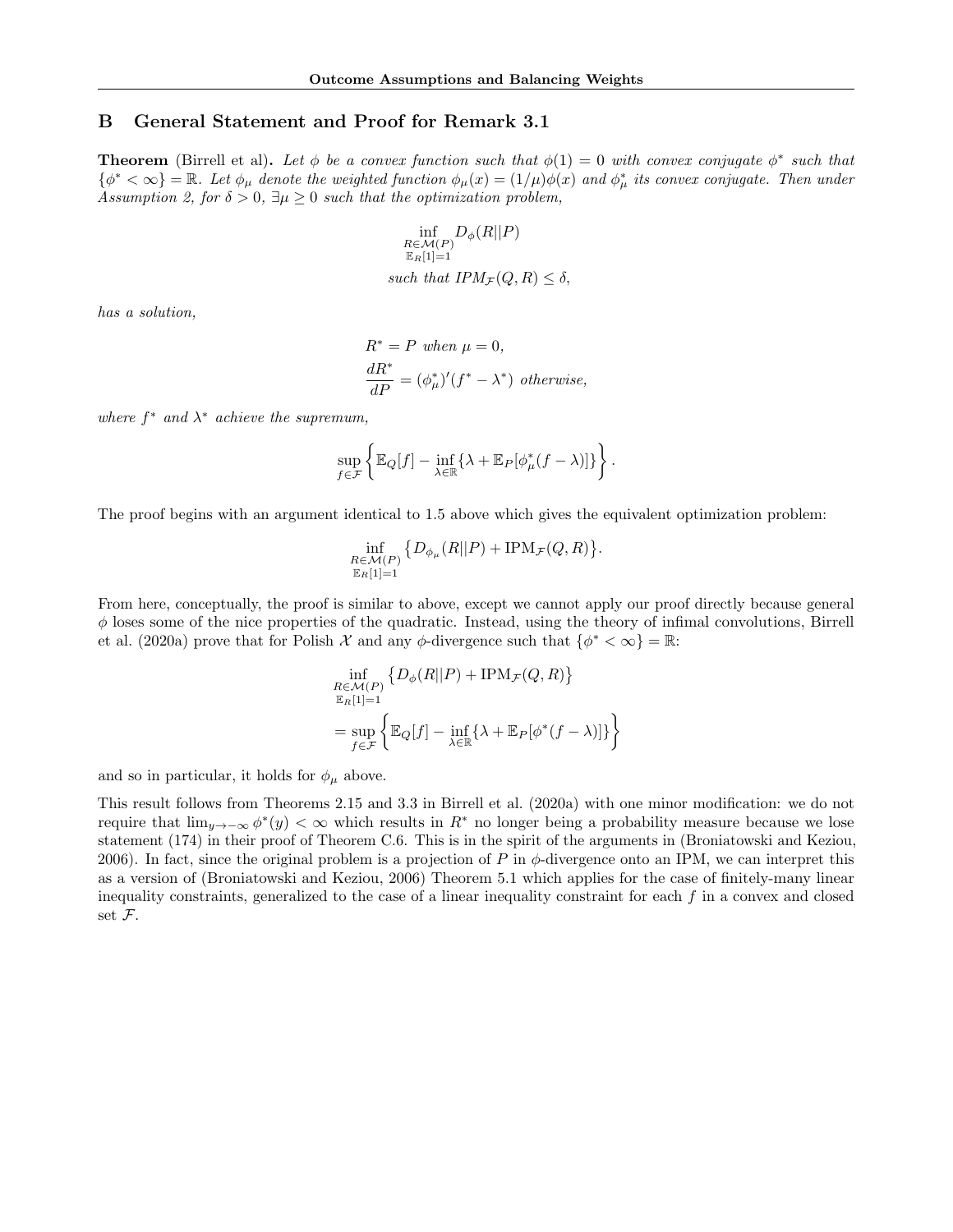## C Extension with non-negative weights

We can use the general Theorem to immediately get results for the case where we require non-negative weights. This is identical to taking  $\phi(x) = x^2 - 1$ , but restricting the domain to  $[0, \infty)$ . Then we have

$$
\phi_{\mu}^*(y) = \frac{\mu}{4} y^2 \mathbf{1}(y \ge 0) + \frac{1}{\mu}
$$

and applying the theorem, we get the dual formulation:

$$
\frac{dR^*}{dP} = \frac{\mu}{2}(f^* - \lambda^*)\mathbf{1}(f^* \ge \lambda^*)
$$

such that:

$$
\mathbb{E}_P\left[\frac{\mu}{2}(f^* - \lambda^*)\mathbf{1}(f^* \geq \lambda^*)\right] = 1
$$

and  $f^*$  and  $\lambda^*$  solve:

$$
\sup_{f\in\mathcal{F}}\left\{\mathbb{E}_Q[f] - \inf_{\lambda\in\mathbb{R}}\left\{\lambda + \frac{\mu}{4}\mathbb{E}_P\left[(f-\lambda)^2\mathbf{1}(f\ge\lambda)\right]\right\} + \frac{1}{\mu}\right\}.
$$

The minimax weights are extremely simliar to the minimax weights from Theorem 3.1. In Theorem 3.1 we found a function  $f^*$ , such that we de-meaned it, rescaled it, and then shifted the result to get weights with expectation equal to 1. In the case where the weights are non-negative, we can no longer just de-mean and add 1. Instead, we have to optimize over all shifts  $\lambda$  which give expectation 1 *after* truncating at 0.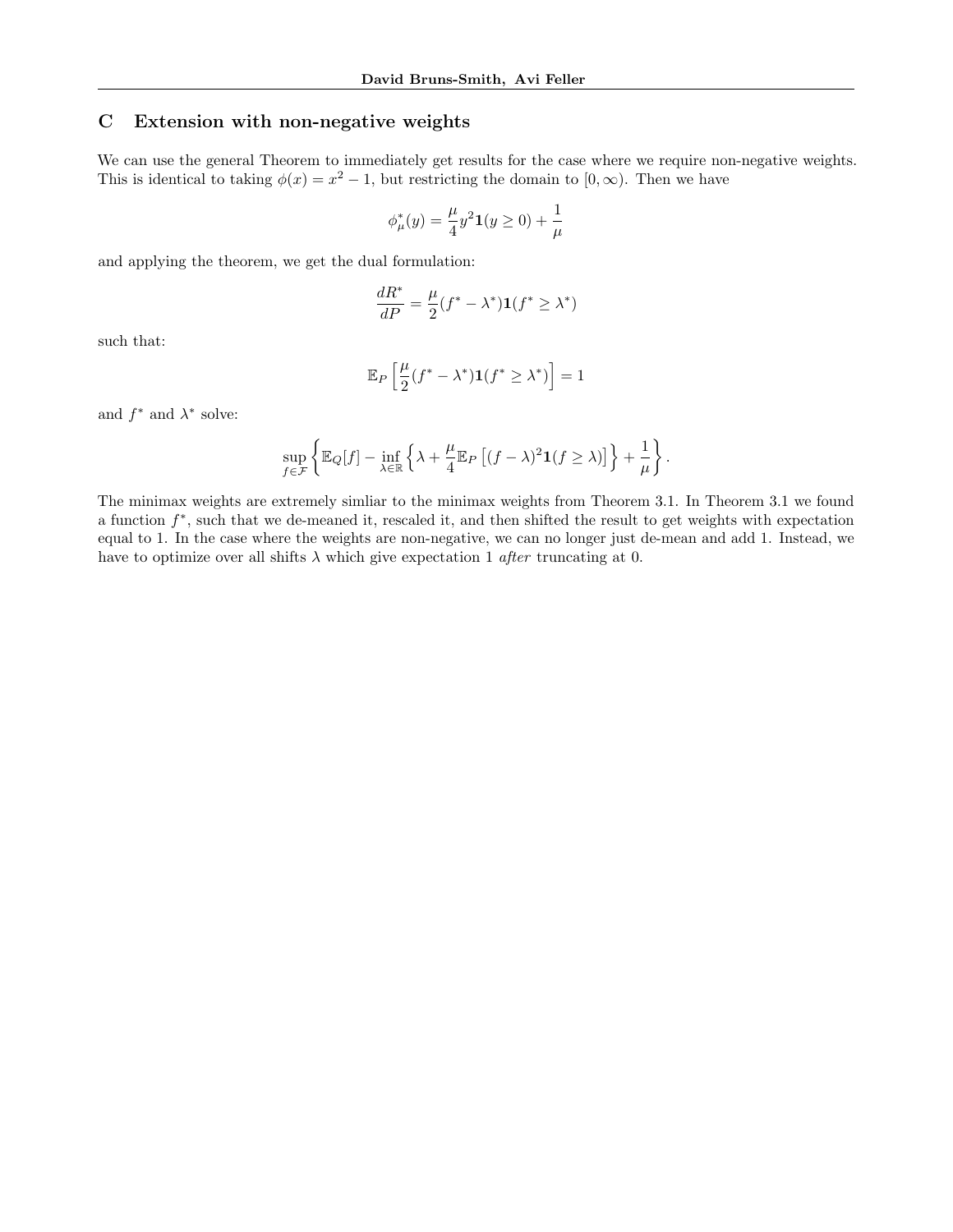## D Connection to surrogate loss for density ratio estimation

A closely related literature implements regularized estimators of the density ratio via a surrogate loss as first proposed in Nguyen et al. (2010). Similar connections have been made for balancing weights; see the relation to propensity score estimation in Zhao (2019); Ben-Michael et al. (2021). Here, we compare our dual formulation based on variational representations to density ratio estimation with a surrogate loss.

Consider the variational representation (10). Specializing to  $\phi(x) = \mu(x^2 - 1)$  for  $\mu > 0$ , we can write the weighted  $\chi^2$  divergence between Q and P as:

$$
\frac{1}{\mu}D_2(Q||P) = \sup_f \left\{ \mathbb{E}_Q[f] - \mathbb{E}_P[f] - \frac{\mu}{4} \text{Var}_P[f] \right\},\,
$$

where the supremum is over all real-valued measurable functions. If overlap holds then the supremum is achieved by  $2\mu(dQ/dP)$ , otherwise  $D_2(Q||P) = \infty$ . The variational representation is identical to (11), except that the problem in (11) is restricted to functions in  $\mathcal F$ . We immediately have the following corollary:

**Corollary D.1.** Under the conditions in Theorem  $\ddagger$ , 1,

$$
\frac{2}{\mu}\frac{dQ}{dP} \in \mathcal{F} \implies f^* = \frac{2}{\mu}\frac{dQ}{dP} \text{ and } \frac{dR^*}{dP} = \frac{dQ}{dP}.
$$

If the density ratio exists and a scaled version belongs to the outcome function class, then it is minimax optimal to reweight so that there is zero bias. If F is sufficiently flexible, then this will always hold as  $\mu \to \infty$ , as in the example from Section 5.1.

There is a clear similarity to density ratio estimation using  $\phi$ -divergences as in Nguyen et al. (2010). The form of their final estimator looks the same as ours: maximizing a variational representation over a function class. However, our motivations and assumptions are entirely different. Nguyen et al. (2010) assumes that the density ratio exists and that it belongs to  $\mathcal{F}$ . We do not make any assumption about the density ratio. It could have some arbitrary functional form. We show that the shape of the optimal weights is determined by the shape of  $f_0$ , not by the shape of  $dQ/dP$ .

If the density ratio exists, and our dual problem is solved over all measurable functions, the only unique solution will be  $dQ/dP$ . In that sense, once we restrict to optimization over F, it might be helpful to think of the balancing weights as a projection of the density ratio onto our outcome function class. However, in general, we do not need a functional form for the density ratio to specified. In fact, we do not need even require that the density ratio exists.